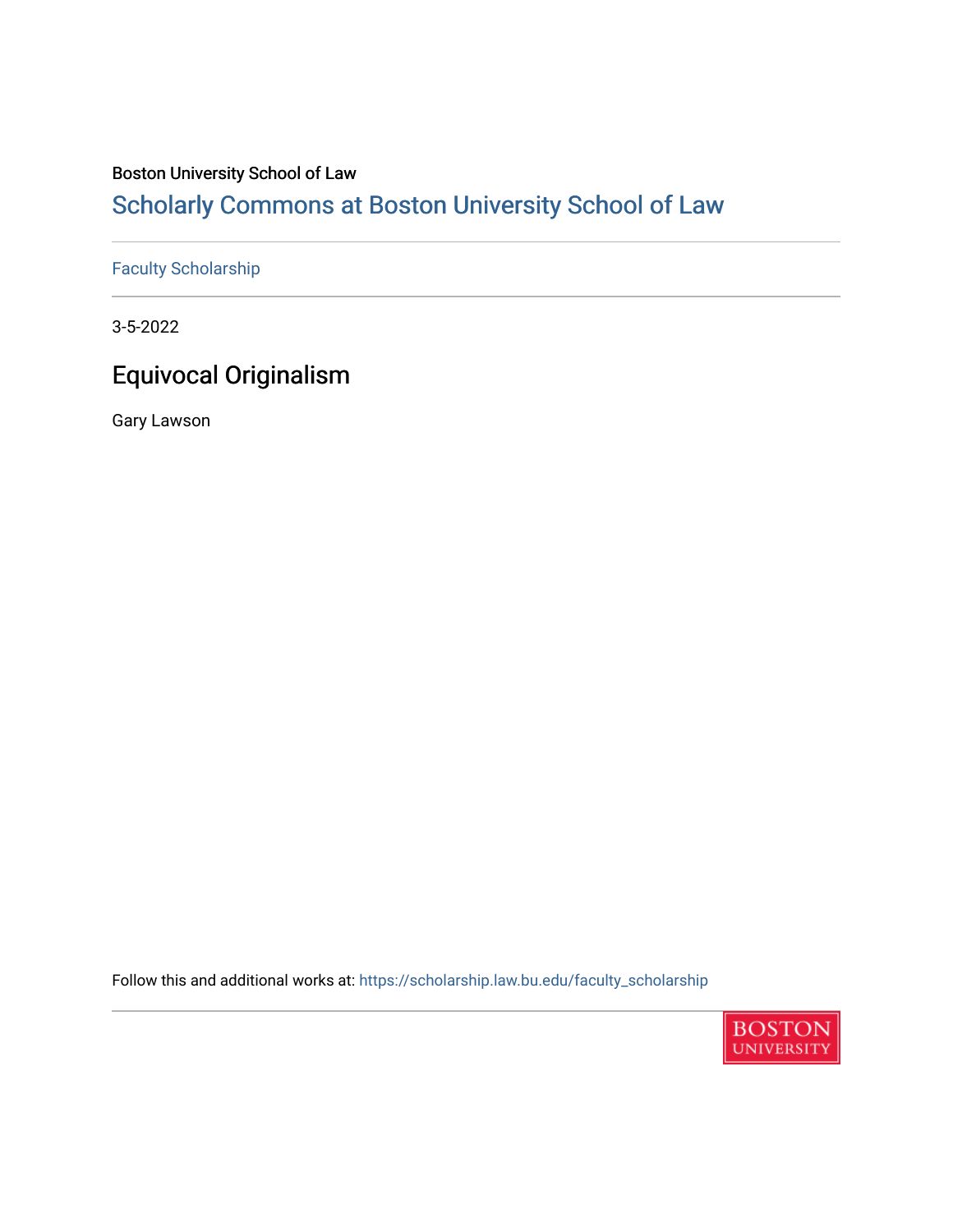

# **EQUIVOCAL ORIGINALISM**

Boston University School of Law Research Paper Series No. 22-5

(March 5, 2022)

Gary Lawson Boston University School of Law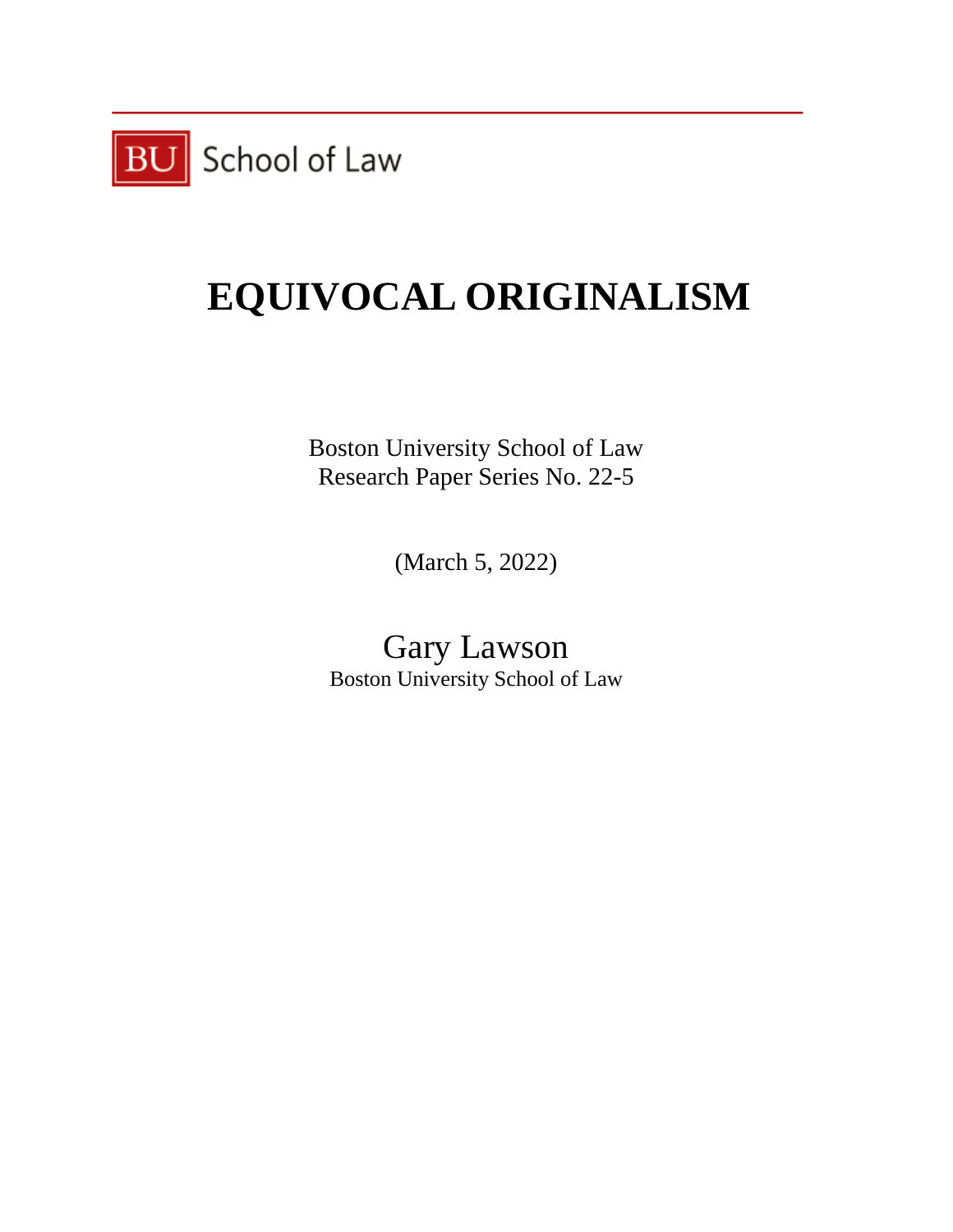### EQUIVOCAL ORIGINALISM

Gary Lawson\*

### Forthcoming volume 27, Texas Review of Law and Politics (2022)

#### *Abstract*

*"Originalism" is a term shrouded in ambiguity and ripe for equivocation. A recent article by Stephen Sachs in the Harvard Law Review tries to clarify discussion by distinguishing between originalism as a decision standard – set of criteria for ascertaining the truth conditions for propositions – and a decision procedure – a mechanism for ascertaining whether those truth conditions are satisfied in any given context. That is a helpful distinction, but it still leaves much room for multiple and confusing uses of the term "originalism." Jumping off from comments on Professor Sachs' article by Mitch Berman and Judge Andrew Oldham, I suggest that a more basic distinction between originalism as a positive theory of interpretation – the ascertainment of communicative meaning – and originalism as a normative theory of action – a prescription for decision-making – is crucial to clear and productive discussion of originalism. Once one keeps focus on those two distinct enterprises, one sees the contours of distinct research agendas that may be difficult to fit together. Originalism-as-interpretation and originalism-as-adjudication ask very different questions and may well call for application of different skill sets, decision procedures, evidence sets, and standards of proof. The problems in linking those enterprises (and never mind the problems of executing either enterprise) may explain why originalist scholarship has not been as useful to originalist judges as jurists like Judge Oldham would like.*

The label "originalism" often generates strong reactions. Scholars have called it everything

from "Bunk"<sup>[1](#page-2-0)</sup> to "Our Law."<sup>[2](#page-2-1)</sup> Whole books have been written attacking originalism<sup>[3](#page-2-2)</sup> or defending

<span id="page-2-0"></span><sup>\*</sup> Philip S. Beck Professor, Boston University School of Law.

<sup>&</sup>lt;sup>1</sup> Mitchell N. Berman, *Originalism is Bunk*, 84 N.Y.U. L. REV. 1 (2009).

<span id="page-2-1"></span><sup>2</sup> William Baude, *Is Originalism Our Law?,* 115 COLUM. L. REV. 2349 (2015).

<span id="page-2-2"></span><sup>3</sup> *See, e.g,* JAMES E. FLEMING, FIDELITY TO OUR IMPERFECT CONSTITUTION: FOR MORAL READINGS AND AGAINST ORIGINALISMS (2015); ERIC J. SEGALL, ORIGINALISM AS FAITH (2018).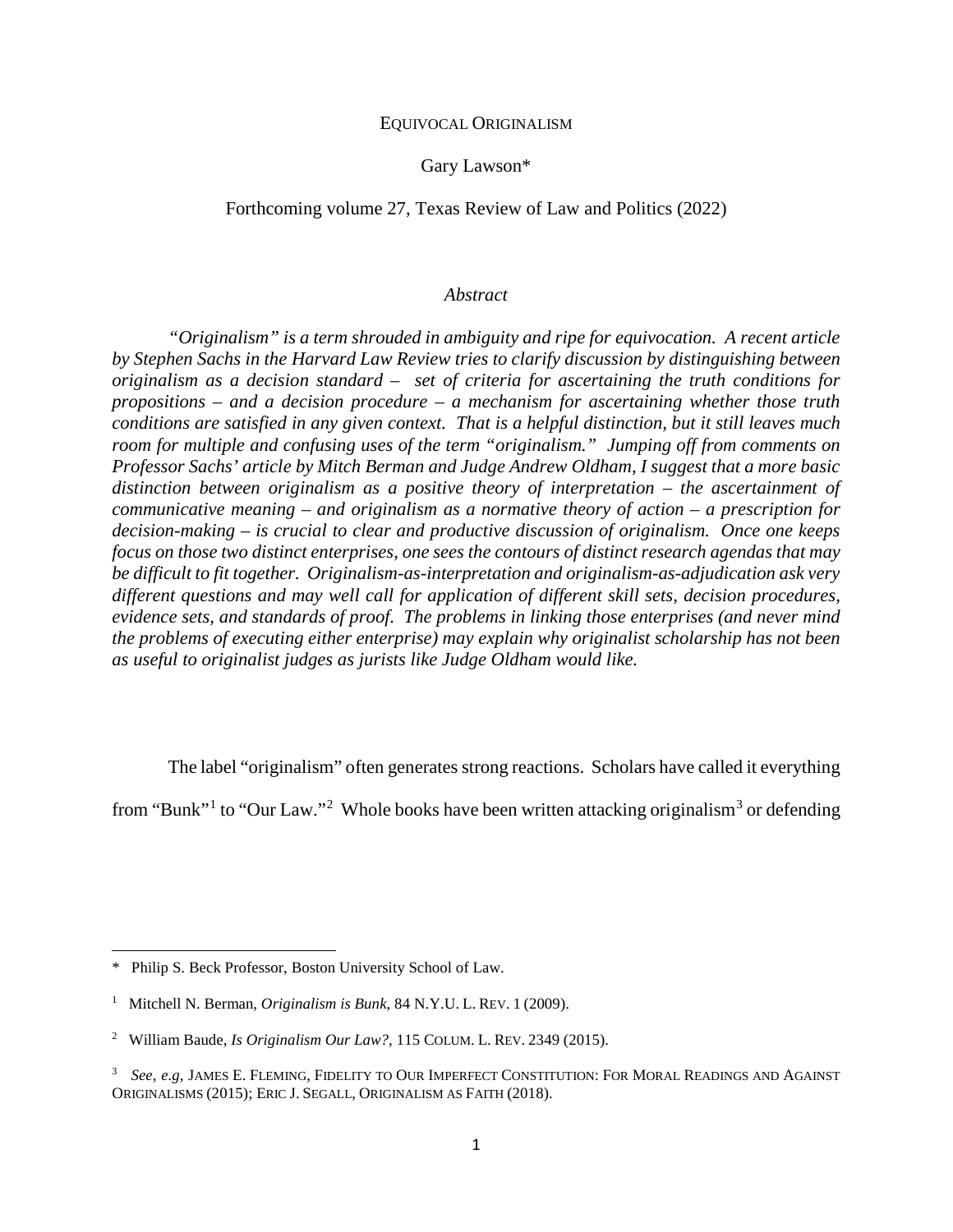it.[4](#page-3-0) Jurists have derided it as "arrogance cloaked in humility,"[5](#page-3-1) celebrated it as showing "respect for the separation of powers<sup>"[6](#page-3-2)</sup> and as reinforcing "rule-of-law values,"<sup>[7](#page-3-3)</sup> and offered it as the least bad choice among a host of poor options.<sup>[8](#page-3-4)</sup> As a practical matter, a plurality, and possibly a majority, of current United States Supreme Court justices self-identify as originalist,<sup>[9](#page-3-5)</sup> and a substantial number of lower federal court (not to mention state court) judges surely do the same. As a result, regardless of anyone's views on the merits or demerits of originalism, any lawyer who does not know how to make a persuasive originalist argument, in addition to persuasive arguments grounded in other modalities, probably has no business arguing a constitutional case in court, and law schools that do not teach their students how to make persuasive originalist arguments, alongside other kinds of arguments, are probably committing something resembling educational malpractice. Love it or hate it, originalism is a legal presence that is difficult to ignore.

All of which prompts the question put forward by the eminent theorist Douglas Adams regarding the ultimate question of life, the universe, and everything: "Yes . . . but what exactly *is* it"?<sup>[10](#page-3-6)</sup> When people talk about "originalism," about what are they talking? Are they all talking

<span id="page-3-0"></span><sup>4</sup> *See, e.g,* JOHN O. MCGINNIS & MICHAEL B. RAPPAPORT, ORIGINALISM AND THE GOOD CONSTITUTION (2013).

<span id="page-3-1"></span><sup>5</sup> William J. Brennan, Jr., *Speech to the Text and Teaching Symposium* (Oct. 12, 1985), *in* ORIGINALISM: A QUARTER CENTURY OF DEBATE 55,58 (Steven G. Calabresi ed., 2007).

<span id="page-3-2"></span><sup>6</sup> NEIL GORSUCH, JANE NITZE & DAVID FEDER, A REPUBLIC, IF YOU CAN KEEP IT 10 (2019).

<span id="page-3-3"></span><sup>7</sup> *Id*. at 125.

<span id="page-3-4"></span><sup>8</sup> *See* Antonin Scalia, *Originalism: The Lesser Evil,* 57 U. CINN. L. REV. 849 (1989). *Cf.* GORSUCH, *supra* note 6, at 110-11 ("If I cannot convince you that originalism is the *proper* interpretive theory for our Constitution, I hope to convince you (to borrow from Churchill) that originalism is the worst form of constitutional interpretation, except for all the others.").

<span id="page-3-5"></span><sup>9</sup> *See* Richard H. Fallon, Jr., *The Chimerical Concept of Original Public Meaning,* 107 VA. L. REV. 1421, 1421-22 (2021) (noting self-descriptions from Justices Barrett, Gorsuch, Thomas, and Alito). Justice Kavanaugh may also self-identify as originalist. *See* https://reason.com/volokh/2018/09/05/the-best-parts-of-the-kavanaugh-hearing/.

<span id="page-3-6"></span><sup>&</sup>lt;sup>10</sup> DOUGLAS ADAMS, THE HITCH-HIKER'S GUIDE TO THE GALAXY 136 (1979).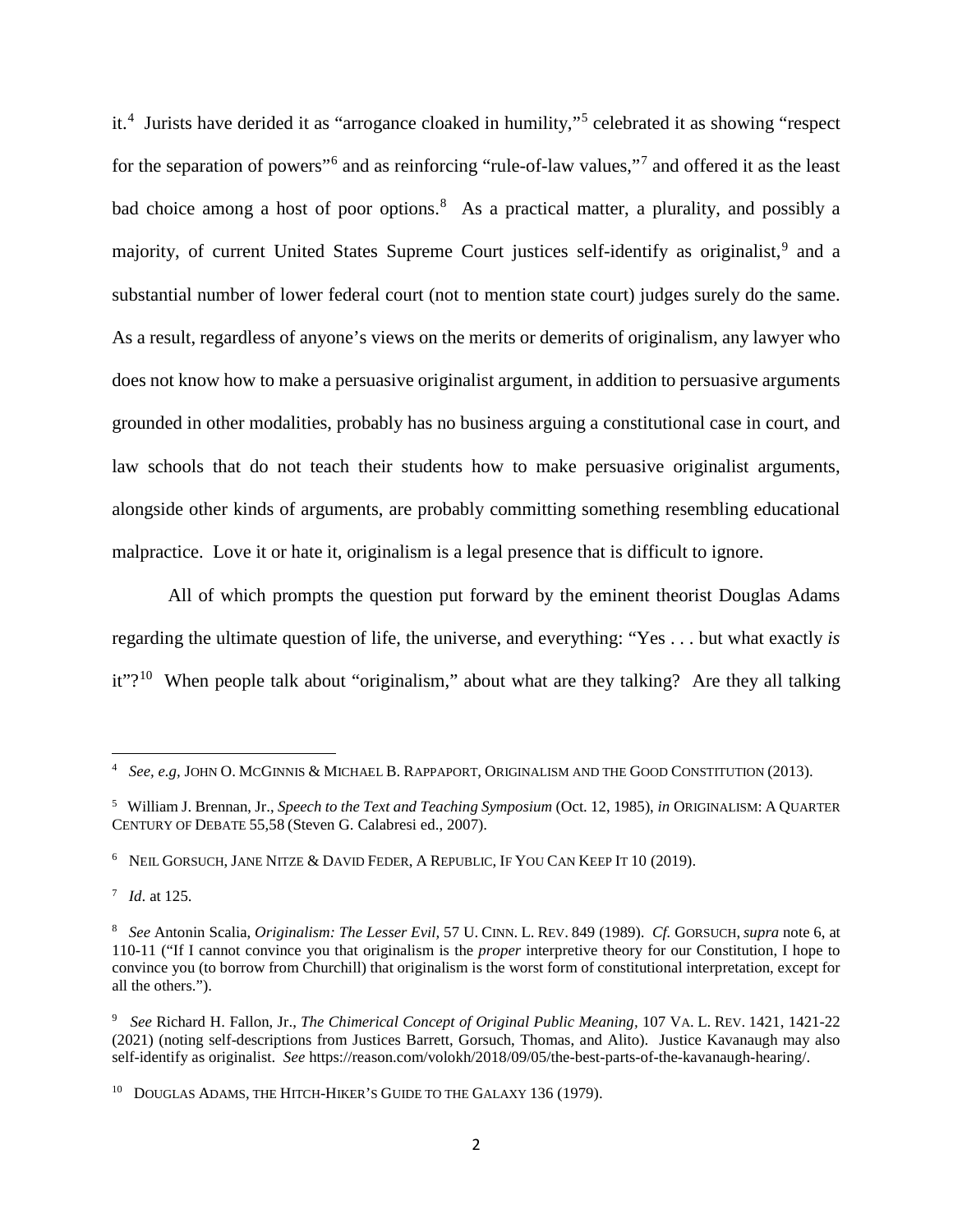about the same thing? Is any particular person talking about the same thing at different times – or even in different parts of the same argument or discussion? "Originalism" is a term shrouded in ambiguity, and arguments -- pro, con, or neutral -- using the term are prime candidates for the fallacy of equivocation, in which words shift meaning from one part of an argument to another. If there is going to be intelligent and productive conversation about originalism, it is important that everyone in the conversation either talk about the same thing or at least be aware that others might be talking about something quite different and take account of those possible differences.

My goal in this essay is not to put forward a definitive account of originalism that must be employed by all persons in all contexts. People are entitled to use words however they wish, so long as the meaning is clear enough to make communication possible.<sup>[11](#page-4-0)</sup> My more modest, but I think important, goal is simply to point out some ways in which multi-variant and shifting uses of "originalism" can prevent productive exchanges of ideas. I come neither to praise nor bury originalism, nor even to define it, but to clarify the nature of conversations about it – whatever "it" turns out to be in any given context.

One big step towards clarification of discussions about originalism comes from a recent article by Stephen Sachs that emphasizes the difference between viewing originalism as a *standard*  – a set of criteria for ascertaining the truth conditions for propositions – and a *decision procedure* – a mechanism for ascertaining whether the truth conditions prescribed by a standard are satisfied in any given context.<sup>[12](#page-4-1)</sup> As a standard, originalism can be quite vague ("figure out the original") public meaning of the text"), providing little guidance about how to go about determining whether

 $\overline{a}$ 

<span id="page-4-0"></span> $11$  Frankly, people are also entitled to use terms in a way that makes communication difficult or impossible if that is really what they want to do. I am assuming – perhaps falsely – that clarity of expression and communication is a value widely held among academics. This essay is addressed only to those about whom that assumption is true.

<span id="page-4-1"></span><sup>12</sup> *See* Stephen E. Sachs, *Originalism: Standard and Procedure*, 135 HARV. L. REV. 777, 787 (2022).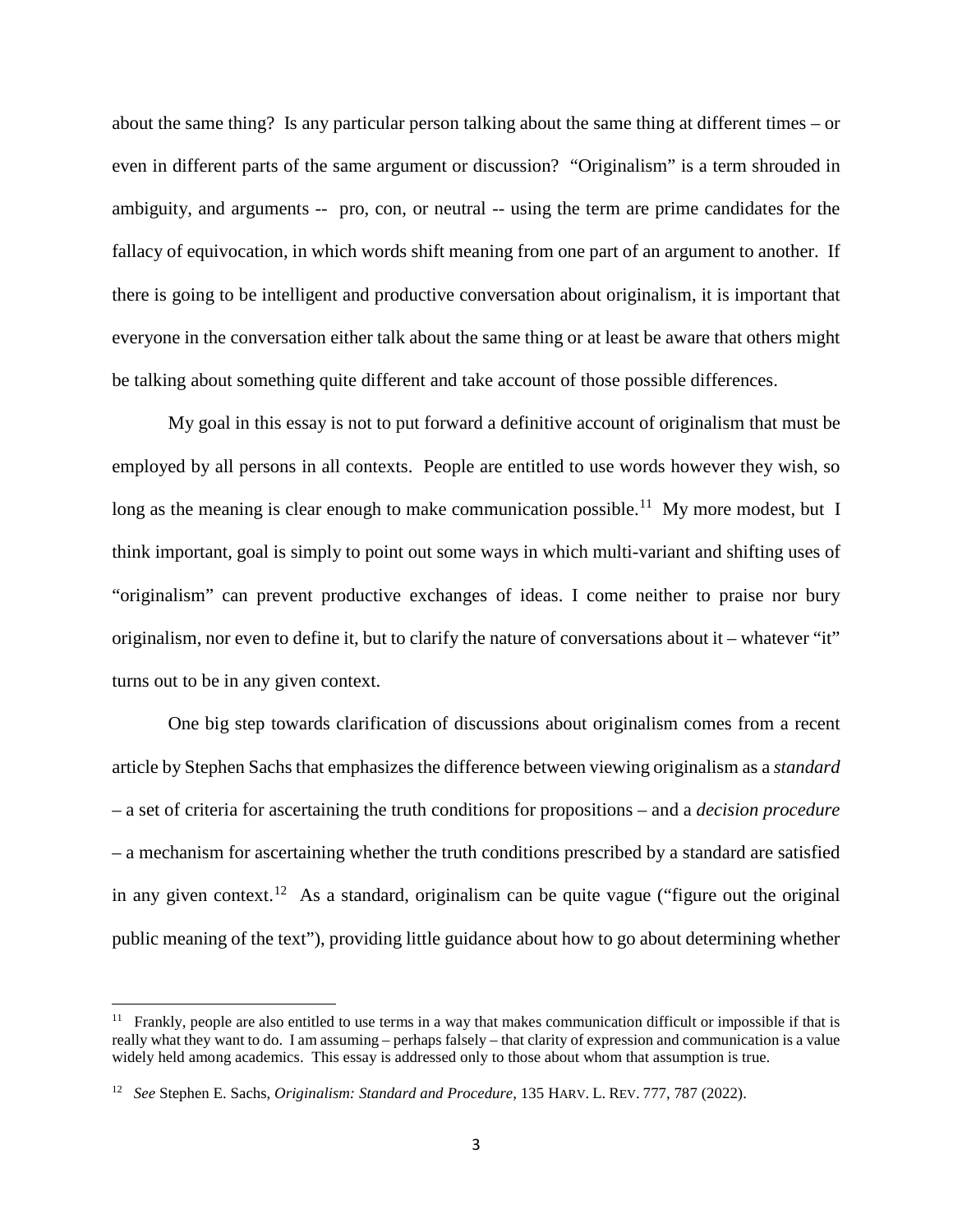one has satisfied, or could ever satisfy, the standard in any concrete instance. But perhaps a vague standard is nonetheless the correct one; there is no *a priori* reason to suppose that reality will always be kind enough to prescribe correct standards that are easy to implement. Decision procedures, Professor Sachs reminds us, are quite different entities than standards. Standards can be correct as standards even if there is no really good set of decision procedures available by which to determine whether one has or has not satisfied the standards. Consequently, arguments about the workability of originalist decision procedures may not say much about the validity of originalist standards, and vice versa.

Professor Sachs is onto something important here, and his valuable work points out several ways in which failure to distinguish originalism-as-standard from originalism-as-decisionprocedure can lead to people talking past each other. This is a vital part of the picture of framing a useful discussion of originalism. But it is only part of the picture.

In this brief essay, I spring off from two published comments on Professor Sachs' article – one by an eminent legal scholar, Professor Mitchell Berman,<sup>[13](#page-5-0)</sup> and one by an eminent federal court of appeals judge, Hon. Andrew Oldman.<sup>[14](#page-5-1)</sup> Using these insightful works as foils, I aim to highlight an even broader way in which "originalism" can, and often does, have multiple meanings and how failure to focus on those multiple meanings can impoverish conversation. In essence, Professor Sachs has pointed to the broad distinction between originalism as a *descriptive* enterprise and originalism as a *normative* enterprise. They are distinct enterprises.<sup>15</sup> Any given person can

<span id="page-5-0"></span><sup>13</sup> *See* Mitchell N. Berman, *Keeping Our Distinctions Straight: A Response to* Originalism: Standard and Procedure, 135 HARV. L. REV. FORUM 133 (2022).

<span id="page-5-1"></span><sup>14</sup> *See* Hon. Andrew S. Oldham, *On Inkblots and Truffles,* 135 HARV. L. REV. FORUM 154 (2022).

<span id="page-5-2"></span><sup>15</sup> As I have said on multiple occasions. *See, e.g.,* Gary Lawson*, Did Justice Scalia Have a Theory of Interpretation*?, 92 NOTRE DAME L. REV. 2143 (2017); Gary Lawson, *Originalism without Obligation*, 93 B.U. L. REV. 1309 (2013); Gary Lawson, *On Reading Recipes . . . and Constitutions*, 85 GEO. L. REV. 1823 (1997).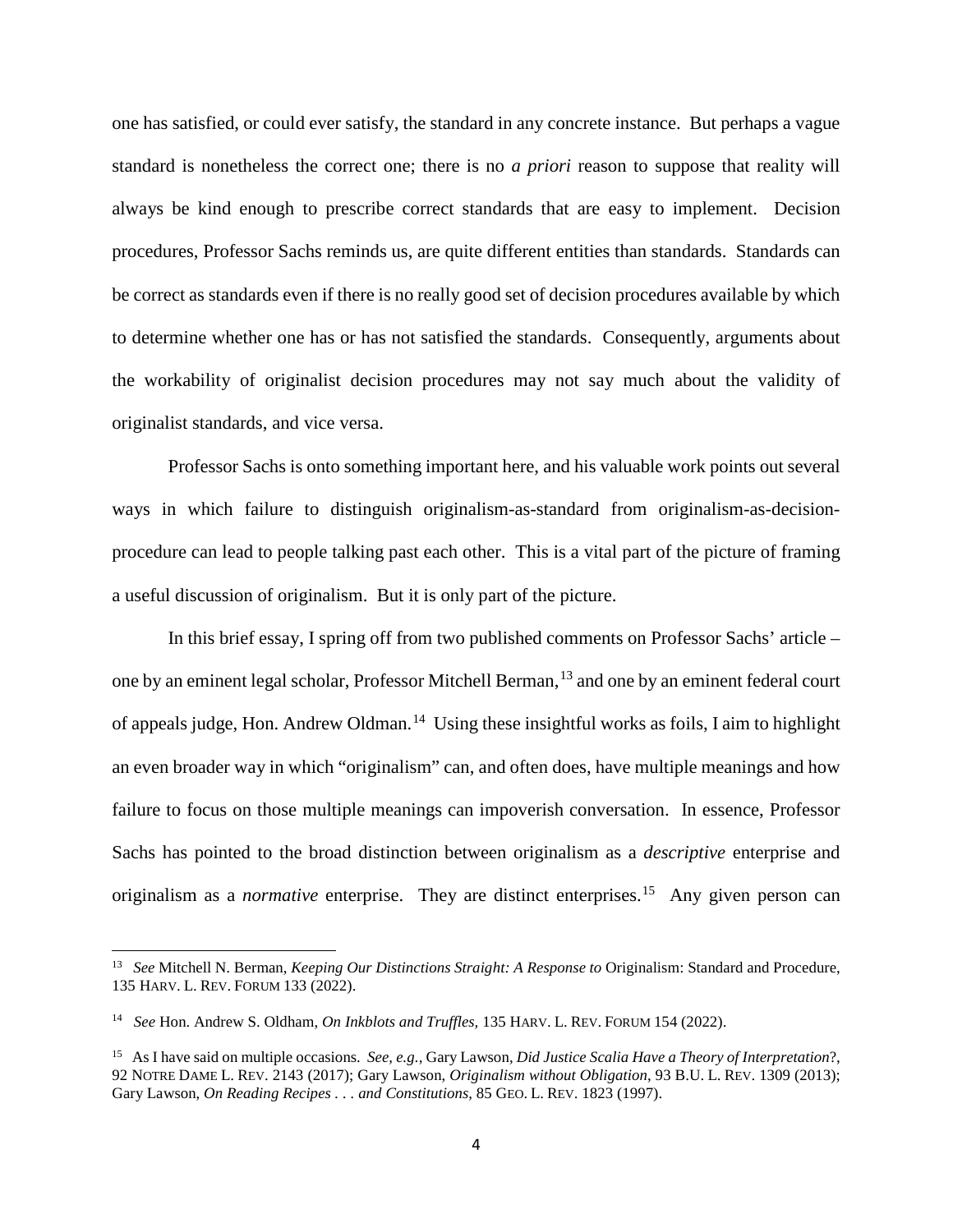pursue or critique one of those enterprises without engaging at all with the other. Arguments for and against originalism-as-description might or might not be persuasive, or even relevant, for or against originalism-as-prescription. Propositions regarding the former are simply in a different domain of knowledge from propositions in the latter. One can embrace both the descriptive and normative projects, reject both projects, or mix and match them in any fashion that one wishes. The key is to be clear at each step of one's discussion exactly which project one is embracing or rejecting.

Part I of this essay lays out more fully the distinction between the descriptive and normative originalist enterprises, showing how careful attention to the distinction between them helps clarify discussion of originalism, with specific reference to Professor Berman's essay. I hope to show that the distinction between originalism as a descriptive interpretative enterprise and originalism as a normative adjudicative enterprise is *the* basic distinction that one needs to draw in order to have productive conversation about originalism.

Part II explores the truth conditions for originalist claims, jumping off from Judge Oldham;s pleas for more scholarly work that provides decision procedures that can yield "determinate or 'thick' original meanings."[16](#page-6-0) It turns out that Judge Oldham is asking for more than he may realize. In order to prescribe a decision procedure for ascertaining original meaning, it may make a big difference whether one is doing so as part of an interpretative or adjudicative enterprise. Judge Oldham, of course, is most interested in the latter. As it happens, however, there are complexities in translating communicative meaning into adjudicative decision procedures that originalists have only begun to recognize, much less explore. Some of those complexities are epistemological and some are normative or jurisprudential. My hope here is not to solve any of

<span id="page-6-0"></span><sup>16</sup> Oldham, *supra* note 14, at 156.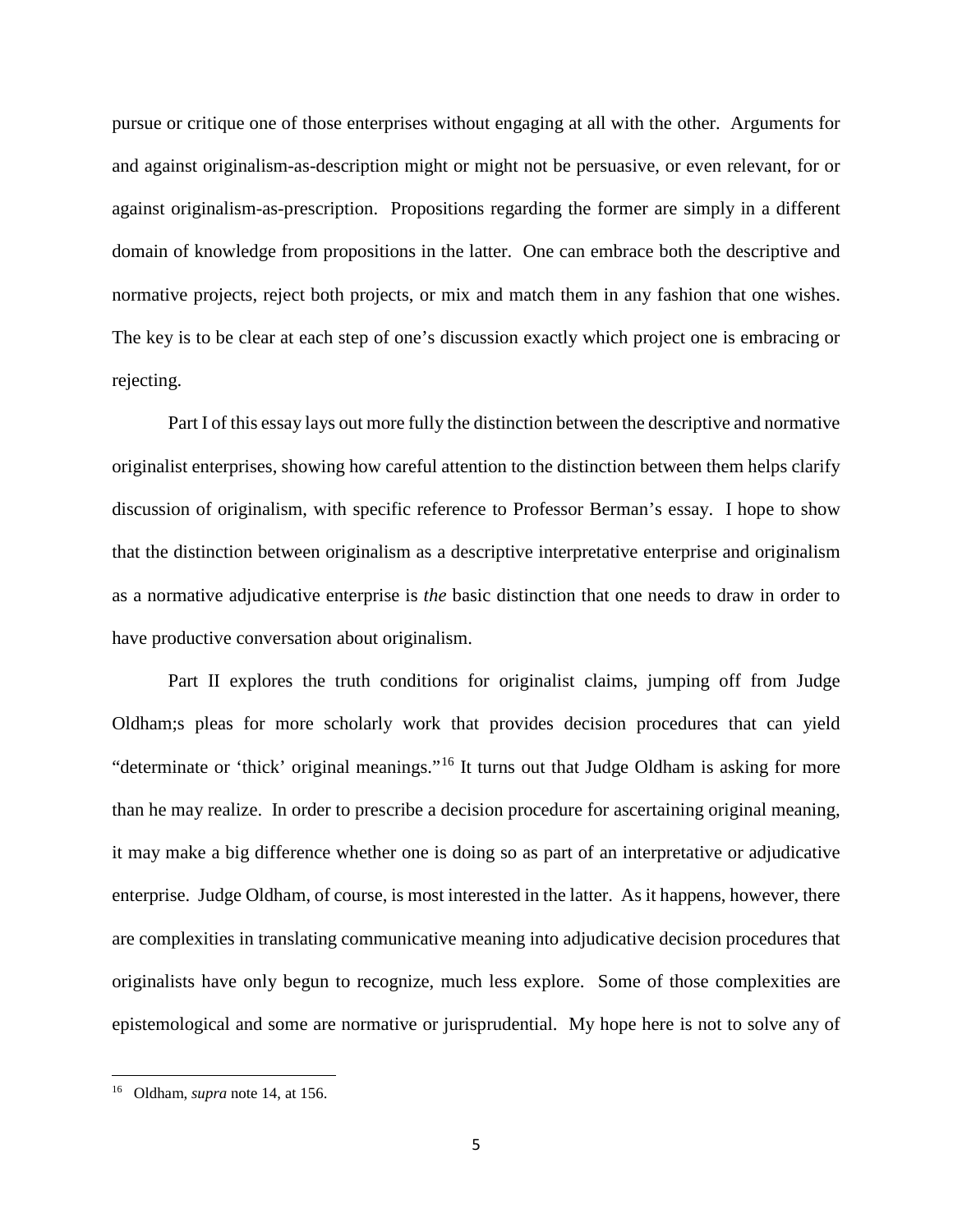these problems of the ages but simply to get more people to recognize them and to set forth the contours for research agendas for the various distinctive originalist enterprises.

Thus, my aim is not to offer a thoroughgoing analysis of the pros and cons of originalism, either as a tool for ascertaining communicative meaning or as a normative basis for decisionmaking. I just want to help make discussion more productive – or at least to highlight some reasons that might make it unproductive. To borrow and adapt some words from a wise theorist, I seek "not to resolve substantive disagreements that divide originalists from their opponents [or from each other] but to facilitate their resolution by making crisper what's in dispute."<sup>[17](#page-7-0)</sup>

I

A good starting point for exploring the different ways in which "originalism" can be employed is the definition of originalism put forward by Larry Solum, one of the legal academy's most careful and subtle theorists. Professor Solum identifies originalism as "a family of constitutional theories, almost all of which endorse two ideas: (1) the meaning of the constitutional text is fixed at the time each provision is framed and ratified and (2) that fixed meaning ought to constrain constitutional practice."[18](#page-7-1) He calls the first idea the "fixation thesis"[19](#page-7-2) and the second the "contribution thesis."[20](#page-7-3) While, as Professor Solum acknowledges, there are a few theorists

<span id="page-7-0"></span><sup>17</sup> Berman, *supra* note 13, at 151.

<span id="page-7-1"></span><sup>&</sup>lt;sup>18</sup> Lawrence B. Solum, *The Public Meaning Thesis: An Originalist Theory of Constitutional Meaning*, 101 B.U. L. REV. 1953, 1958 (2021).

<span id="page-7-2"></span><sup>&</sup>lt;sup>19</sup> Lawrence B. Solum, *The Fixation Thesis: The Role of Historical Fact in Original Meaning*, 91 NOTRE DAME L. REV. 1 (2015).

<span id="page-7-3"></span><sup>20</sup> Lawrence B. Solum, District of Columbia v. Heller *and Originalism,* 103 NW. U.L. REV. 923, 954 (2009).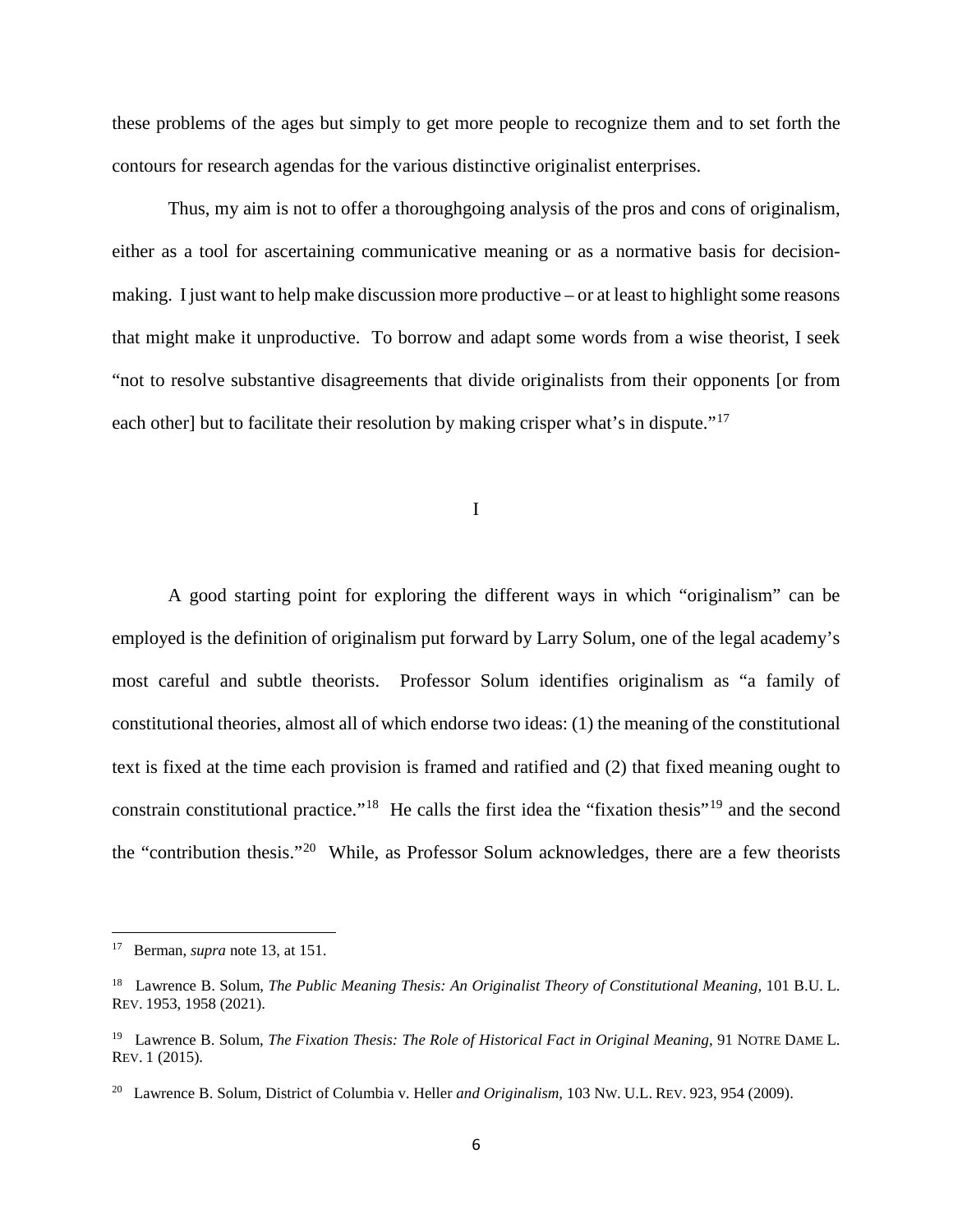(and probably no jurists) who describe themselves as originalist who do not necessarily endorse both theses,  $2<sup>1</sup>$  as an empirical matter he seems right that most self-described originalists subscribe to some version of both theses. For example, one originalist of some note, Justice Neil Gorsuch, frames his approach in much the terms that Professor Solum identifies, describing the "core" of originalism as the twin claims "that the Constitution's meaning was fixed at its ratification and the judge's job is to discern and apply that meaning to the people's cases and controversies."<sup>22</sup> That formulation translates naturally into the fixation and contribution theses.

While there are non-random reasons for the observed linkage between the fixation and contribution theses, they are very different theses. There are observable linkages as a matter of actual social practice, but those linkages are neither inevitable nor logically entailed.

The fixation thesis is a claim about the ascertainment of meaning. Within that sphere, it is a very limited claim, because it addresses only the *point in time* to which one must look in order accurately to ascertain the meaning of a text.[23](#page-8-2) It does not tell you *what to look for* at that particular point in time. As a result, it provides one piece of a process for ascertaining textual meaning. It is an important piece, to be sure, but it does not itself specify a complete theory of interpretation. It is like telling someone to go look in the kitchen but not telling them what to look for once they get there.

 $\overline{\phantom{a}}$ 

<span id="page-8-0"></span><sup>21</sup> Professor Solum identifies Stephen Sachs as an originalist who does not accept the fixation thesis. *See* Solum, *supra* note 14, at 1959 n.5. In my scholarly capacity, I neither endorse nor reject the contribution thesis. *See* Lawson, *Originalism without Obligation, supra* note 15.

<span id="page-8-1"></span><sup>22</sup> GORSUCH, *supra* note 6, at 110.

<span id="page-8-2"></span><sup>&</sup>lt;sup>23</sup> More precisely, it tells you the point in time to look for meaning, whether that meaning is textual, social, or otherwise grounded. *See* Stephen E. Sachs, *Originalism without Text,* 127 YALE L.J. 156 (2017). Because my discussion in this brief essay is focused on federal constitutional interpretation, *i.e.,* the interpretation of a specific text, I pass over this point. A full treatment of interpretation could not pass it over so easily.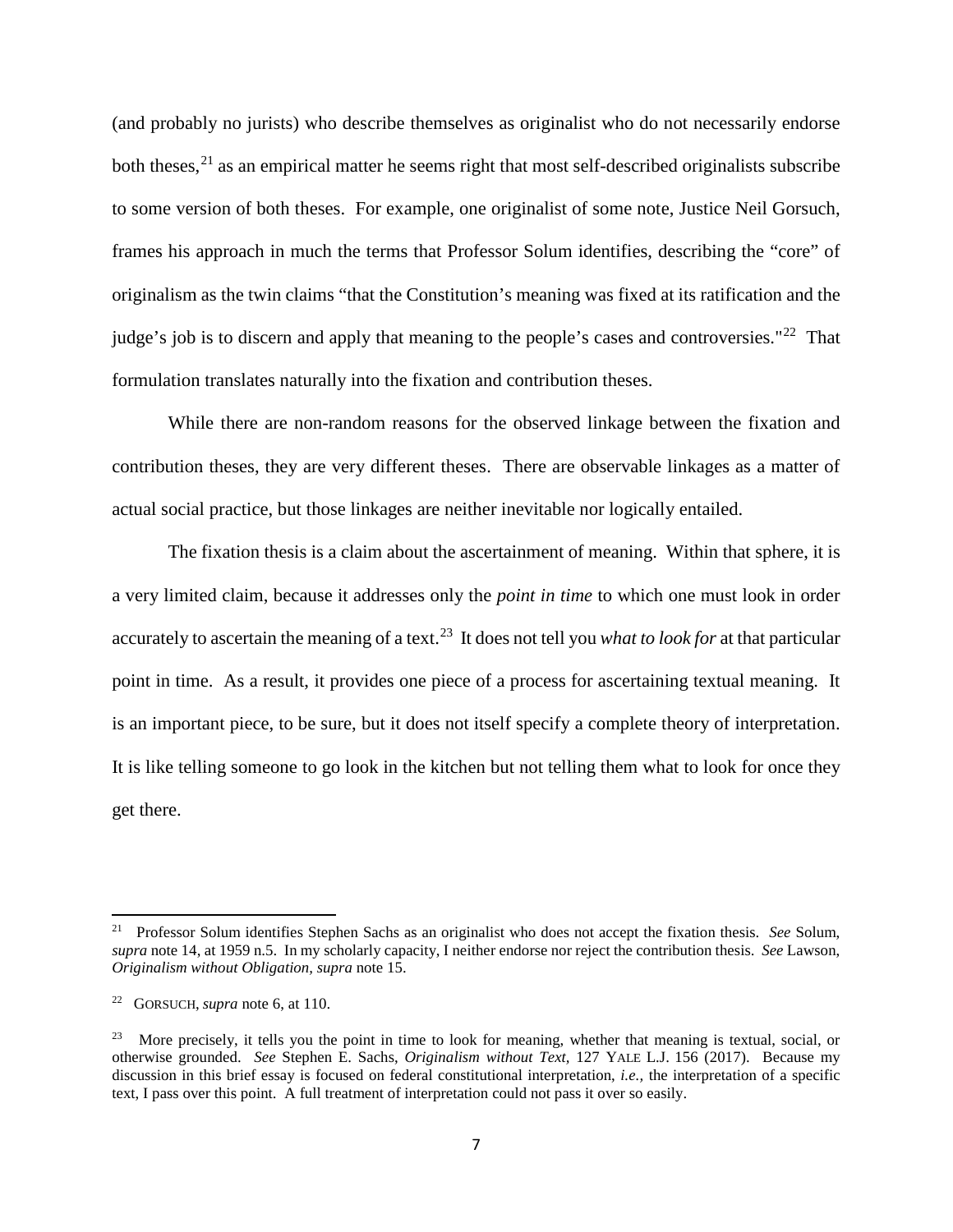Of course, Professor Solum, as do many other originalists, has a distinct view about what to look for once you are in the kitchen. He defends at length the proposition that federal constitutional meaning – not necessarily all meanings of all documents, but as a contingent matter the meaning of the United States Constitution – is best ascertained by reference to the text's public meaning.<sup>[24](#page-9-0)</sup> In theory, one could separate that commitment about the content of meaning from the abstract fixation thesis. One could believe, for example, that meaning is indeed public meaning but that it is best ascertained not when the text is first produced in a public fashion but instead at a present moment – and perhaps even at an infinite succession of moments, so that one must always speak of meaning M1 at time T1, meaning M2 and time T2, and so forth, rather than speaking of a unitary meaning for a text that is fixed at the time of its issuance.<sup>[25](#page-9-1)</sup> One could also believe, with the fixation thesis, that meaning is fixed at the time of public issuance but hold that the content of meaning at that point is determined by something other than public meaning, such as the private meaning held by some actor or actors, a semantic meaning divorced of pragmatic enrichment, an ideal meaning (as determined possibly by the dominant normative theory of the time of the text's issuance), a social meaning discernible only through a study of actual practices, and so forth.

But however one slices, dices, and defines those various claims, they are all claims about the ascertainment of meaning. They are in that sense positive or descriptive claims about certain

 $\overline{\phantom{a}}$ 

<span id="page-9-0"></span><sup>24</sup> *See* Solum, *supra* note 18.

<span id="page-9-1"></span><sup>25</sup> *See, e.g.,* Frederick Schauer, *Unoriginal Textualism,* 90 GEORGE WASH. L. REV. – (2022), [https://papers.ssrn.com/sol3/papers.cfm?abstract\\_id=3911956.](https://papers.ssrn.com/sol3/papers.cfm?abstract_id=3911956) One will have no rational choice but to believe such a thing if a certain form of hermeneutics is correct and there is, ontologically, no such thing as meaning divorced from the standpoint of a particular interpreter. *See* Frederick Mark Gedicks, *The "Fixation Thesis" and Other Falsehoods,*  72 FLA. L. REV. 219 (2020). As is clear from the rest of this essay, I think this view is flatly wrong, but to engage with it fully would be part of a larger project of laying out the content of an originalist methodology, which is the work of a book (which I hope to produce in the not-too-remotely-distant future). This essay is about clarification, not about the ontology or epistemology of originalism. In this essay, I assume that there is in principle such a thing as original meaning, Gedicks and Gadamer to the contrary notwithstanding.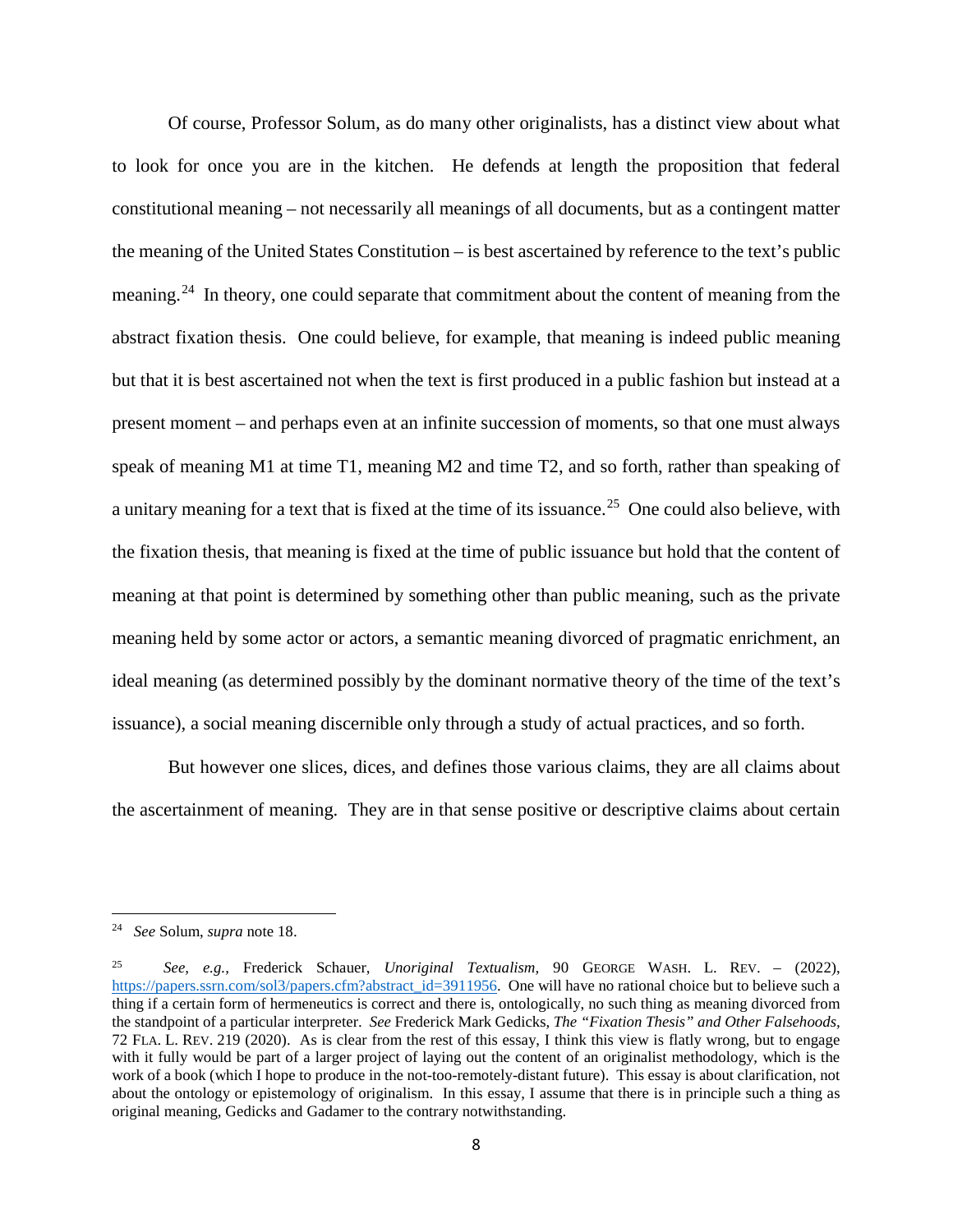facts regarding human communication. In the specific case of the federal Constitution, they are claims about certain facts regarding a particular human communication in written form.

Several profound things follow from this seemingly banal observation about the descriptive character of the fixation thesis. Most importantly, the truth conditions – both what Professor Sachs calls standards (criteria for truth) and decision procedures (methods for ascertaining satisfaction of those criteria) – for claims about communicative meaning are within the domains of certain very specific fields of knowledge. To make claims about communicative meaning, one must first have a theory of language that explains how psycho-linguistic symbols represent concepts. One must then have a theory of epistemology that explains how the concepts represented by those psycholinguistic symbols have meaning – *i.e.,* that explains the connection between concepts and the things and relations in the world to which the concepts refer. Finally, one needs a theory of communication that explains how the content of concepts, and therefore worldly content to which the concepts refer, is conveyed from one mind to another via language, keeping clear that the minds on the sending and receiving ends of the communication can in principle belong to the same person at different points in time (as when a person's present self seeks to communicate with a future self). There are plenty of other domains of knowledge, such as chemistry, nephrology, zoology, French Literature, and moral theory, that do not seem in general to bring much to bear on this particular enterprise, though there might be specific instances in which that is not so. Perhaps there are terms in a communicative instrument that make sense only if one is familiar with *Candide*, or the molecular structure of plastic, or the distinction between hypothetical and categorical imperatives, in which case the enterprise of ascertainment of meaning may require the assistance of French Literature, chemistry, or moral theory. Perhaps the communicative meaning of a text, as ascertained through the use of linguistic, epistemological, and communicative theory,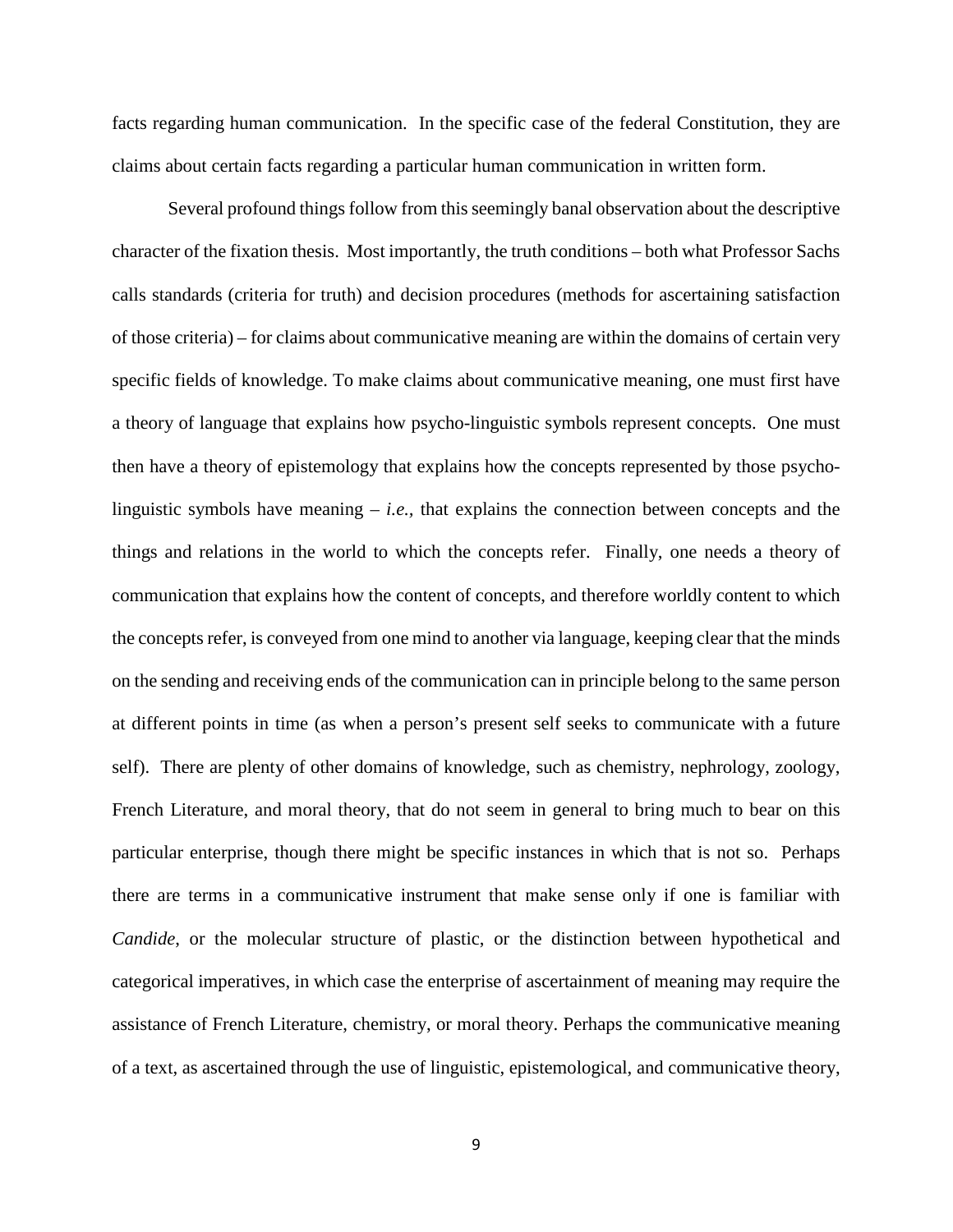directs one to some other discipline; imagine a text that says something like "Congress shall have the power and duty to do whatever is objectively morally right in any given circumstance" or "Congress shall have the power and duty to do whatever *Candide*'s Professor Pangloss would probably do in any given circumstance." But one would only be able to recognize those instances in which other disciplines are necessary through application of the philosophy of language, the theory of concepts, and the theory of communication. As an initial strategy for ascertaining communicative meaning, those three disciplines are, as Lieutenant Commander Montgomery Scott once said, "the right tool for the right job."[26](#page-11-0)

 A corollary of this observation about the appropriate domains of knowledge for ascertaining communicative meaning is that ascertainment of communicative meaning is, at least in part, independent of the purposes for which one seeks to ascertain it. There are many reasons why one might seek to ascertain the communicative meaning of a text. Perhaps one thinks that the text provides sound moral guidance for action. Perhaps one thinks the text is almost surely going to provide unsound guidance, and one wants to know what kinds of actions to avoid. Maybe one is writing a doctoral dissertation in history or political science for which the meaning might be relevant. Maybe one has been inspired to write a poem about the meaning. Or perhaps one simply has an intellectual curiosity about the text's meaning. Whatever the reasons might be, the tools for ascertaining meaning are the same: One needs to employ the philosophy of language, a theory of concepts, and a theory of communication. In principle, people pursuing an answer for any of the above (or other) reasons will reach exactly the same answers if they correctly apply the tools at hand. The communicative meaning of the text is the communicative meaning of the text. The

<span id="page-11-0"></span><sup>26</sup> This was not, of course, Mr. Scott's most profound observation. That title is reserved for the epic: "The best diplomat I know is a fully charged phaser bank."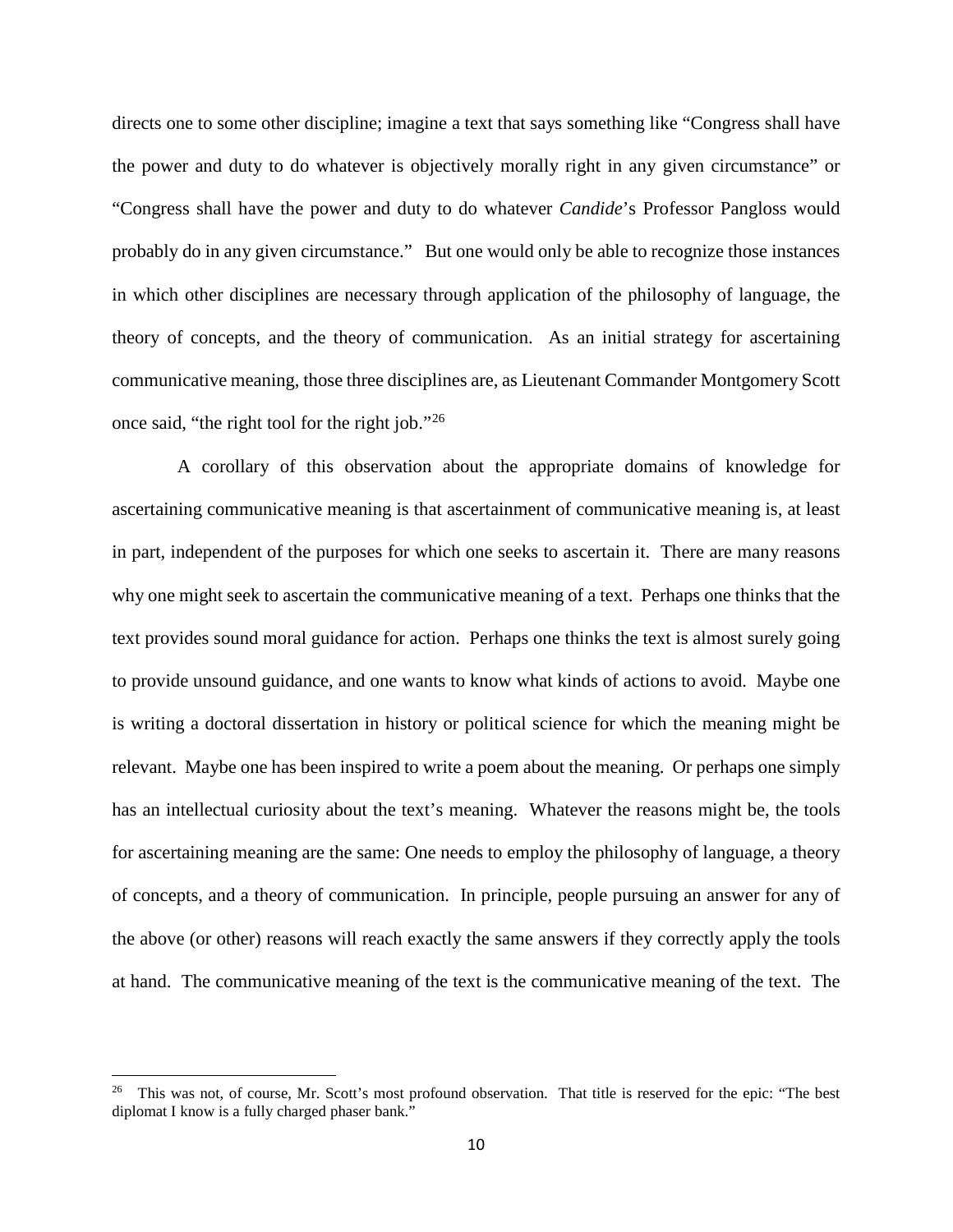meaning does not care why anyone is seeking it or what the seeker plans to do with that meaning once he or she has it.

The foregoing is only partially true. There is at least one potentially important respect in which the purpose of ascertaining meaning could affect the answer. The ascertainment of meaning, in any context and any discipline, involves at least five elements: (1) principles of admissibility that tell you what to count for or against right answers, (2) principles of significance that tell you how much to count whatever you find, (3) standards of proof that tell you how much of whatever you find you need to have in order to justify declaring an answer correct, (4) burdens of proof that tell you what to do when the evidence is inconclusive, and (5) principles of completeness that tell you when you have acquired an adequate evidence set on which to base a judgment and can therefore stop looking for more evidence.<sup>[27](#page-12-0)</sup> Several of these elements – certainly (3) and possibly (5) as well – are not derivable from theories of language, concepts, and communication. They are inescapably normative. The standard of proof that one employs when writing a dissertation probably is not going to be identical to the standard of proof that one employs when deciding whether to start a thermonuclear war, and one perhaps will put a bit more energy into producing an adequate evidence set in the latter case than in the former.<sup>28</sup> With respect to (1) and (2), however, which are the usual subjects of interpretative theory, it is not clear how the purposes or consequences of the interpretative enterprise have any relevance. If theories of language, concepts,

<span id="page-12-0"></span> $27$  For a fuller exposition of these principles in the specific context of proof of legal propositions, see GARY LAWSON, EVIDENCE OF THE LAW: PROVING LEGAL CLAIMS (2017).

<span id="page-12-1"></span><sup>&</sup>lt;sup>28</sup> One must say "perhaps," because there is a nontrivial set of cases in which a smaller evidence set may prove to be a better basis for decision than a larger one, even if the costs of acquiring and processing more evidence are insignificant. It all depends on the shape of the path to complete knowledge and one's location on that path at any given marginal point of decision. *See* Gary Lawson, *The Epistemology of Second Best,* 100 TEX. L. REV. --- (2022). If the costs of acquiring and processing more information are large, there is a much wider set of cases in which smaller evidence sets are better than bigger ones. This point will become important in Part II. *See infra* --.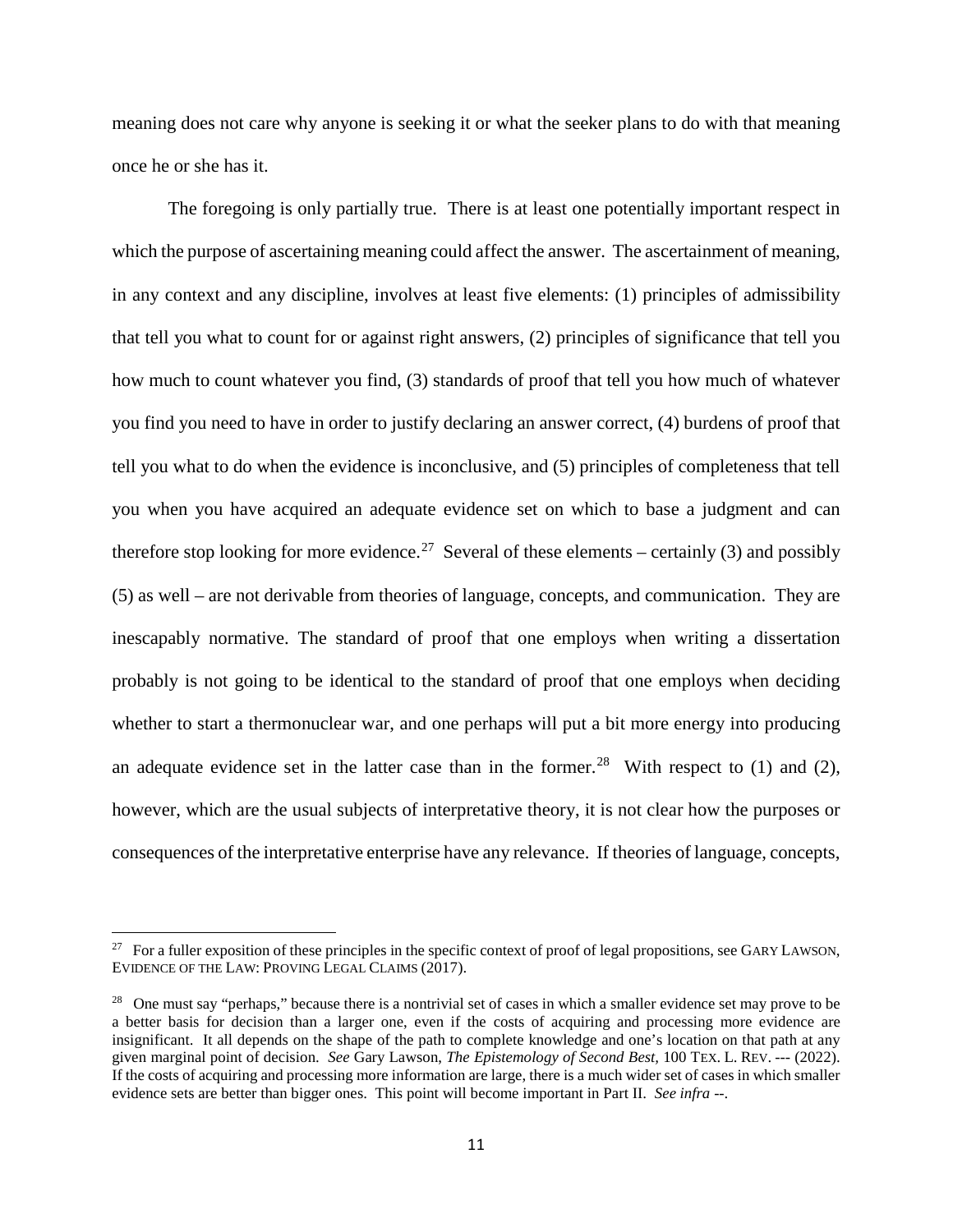and communication set forth principles of admissibility and significance for ascertaining communicative meaning, those principles apply whether one is a scholar, a judge, or a disinterested observer. As I said before, a text does not care who is trying to ascertain its meaning or why anyone is trying to ascertain it. The text simply is what it is.

So understood, the fixation thesis is what Sai Prakash has called a "default" principle of human communication.<sup>29</sup> The meaning of a communication is determined first and foremost by its meaning at the time of issuance. That is how just about everybody in just about every context, including the interpretation of law review articles complaining about originalism, understands communication. It is certainly possible for the content of an act of communication to refer the reader or listener to some time period other than the time of issuance. A text could say, for instance, "interpret me as though I was issued at the moment in time at which any particular interpreter is reading me" or "interpret me as though I was issued 4,000 years before my historically correct date of issuance." But in those instances one determines that a non-issuance time period is relevant by reference to the meaning at the time of issuance; the use of non-issuance, or non-originalist, time frames is a second-order conclusion that follows from the first-order employment of originalism. The first-order method of interpretation is set by the fixation thesis, meaning that some form of originalism is simply part of what it means to engage in communication. Scholars who say that there is no such thing that just is interpretation<sup>[30](#page-13-1)</sup> are simply wrong – at least if one is talking about the descriptive act of ascertaining the meaning of a communicative act.<sup>[31](#page-13-2)</sup> Enterprises that do not employ the fixation thesis as a first-order method for

 $\overline{a}$ 

<span id="page-13-0"></span><sup>29</sup> Saikrishna B. Prakash, *Unoriginalism's Law without Meaning*, 15 CONST. COMMENTARY 529, 541-44 (1998).

<span id="page-13-1"></span><sup>30</sup> *See* Cass R. Sunstein, *There is Nothing that Interpretation Just Is,* 30 CONST. COMMENTARY 193, 193 (2015).

<span id="page-13-2"></span><sup>31</sup> *See* Gary Lawson, *Reflections of an Empirical Reader (Or: Could Fleming Be Right This Time?),* 96 B.U. L. REV. 1457, 1460-62 (2016).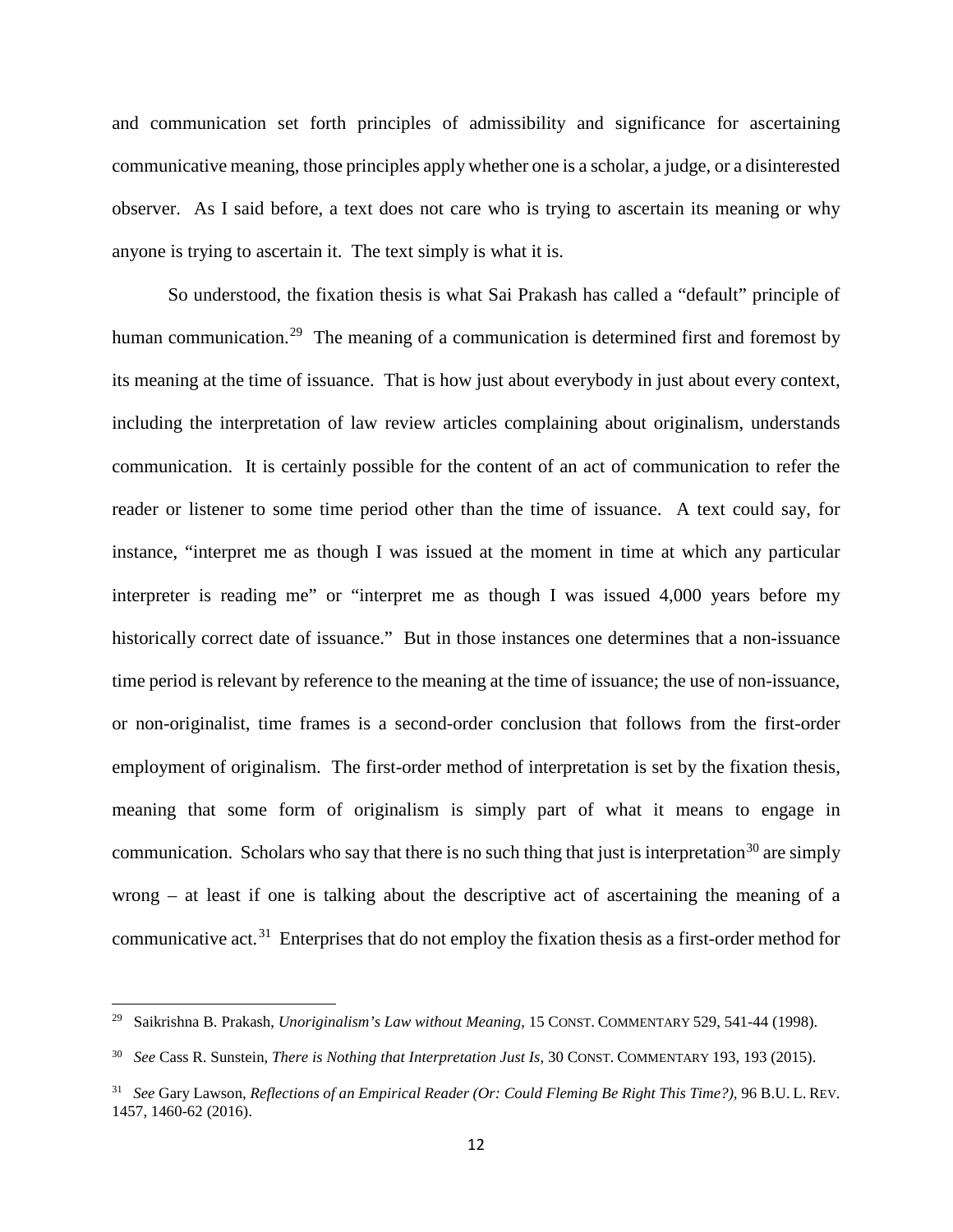ascertaining communicative meaning are simply not engaging in the act of ascertaining communicative meaning. They may be doing other things that are very important, and perhaps more important than the act of ascertaining communicative meaning, but they are doing other things.

The last implication from the descriptive character of the fixation thesis that I want to highlight is that if one reads someone's discussion of a text and one does not see that discussion cast, either explicitly or implicitly, in terms of theories of language, concepts, and communication, one is almost surely not reading a discussion that seeks to ascertain the communicative meaning of the text. The discussion might be doing many other things – making normative claims, trying to persuade, resolving a dispute, pursuing power over others, seeking publication, etc. – but it will not be seeking to ascertain communicative meaning. Or at least if it is subjectively, from the standpoint of the author, seeking to ascertain communicative meaning, it is doing so badly and is very unlikely to succeed.

The bottom line is that one possible use of the word "originalism," as reflected in the fixation thesis, is to describe a method for ascertaining communicative textual meaning. There are many different methods that can all fall under that label. It may be the case (I think it is the case) that one of those methods is correct and the others are all mistaken, but they are all still recognizably methods for ascertaining communicative textual meaning. All can plausibly be considered a form of originalism-as-description.

The second part of Professor Solum's definition of originalism, the "contribution thesis," does not logically follow from the fixation thesis. Indeed, the contribution thesis is within a wholly separate domain of knowledge from the fixation thesis. The contribution thesis is a claim about appropriate human conduct. It is a normative prescription about how people, or perhaps certain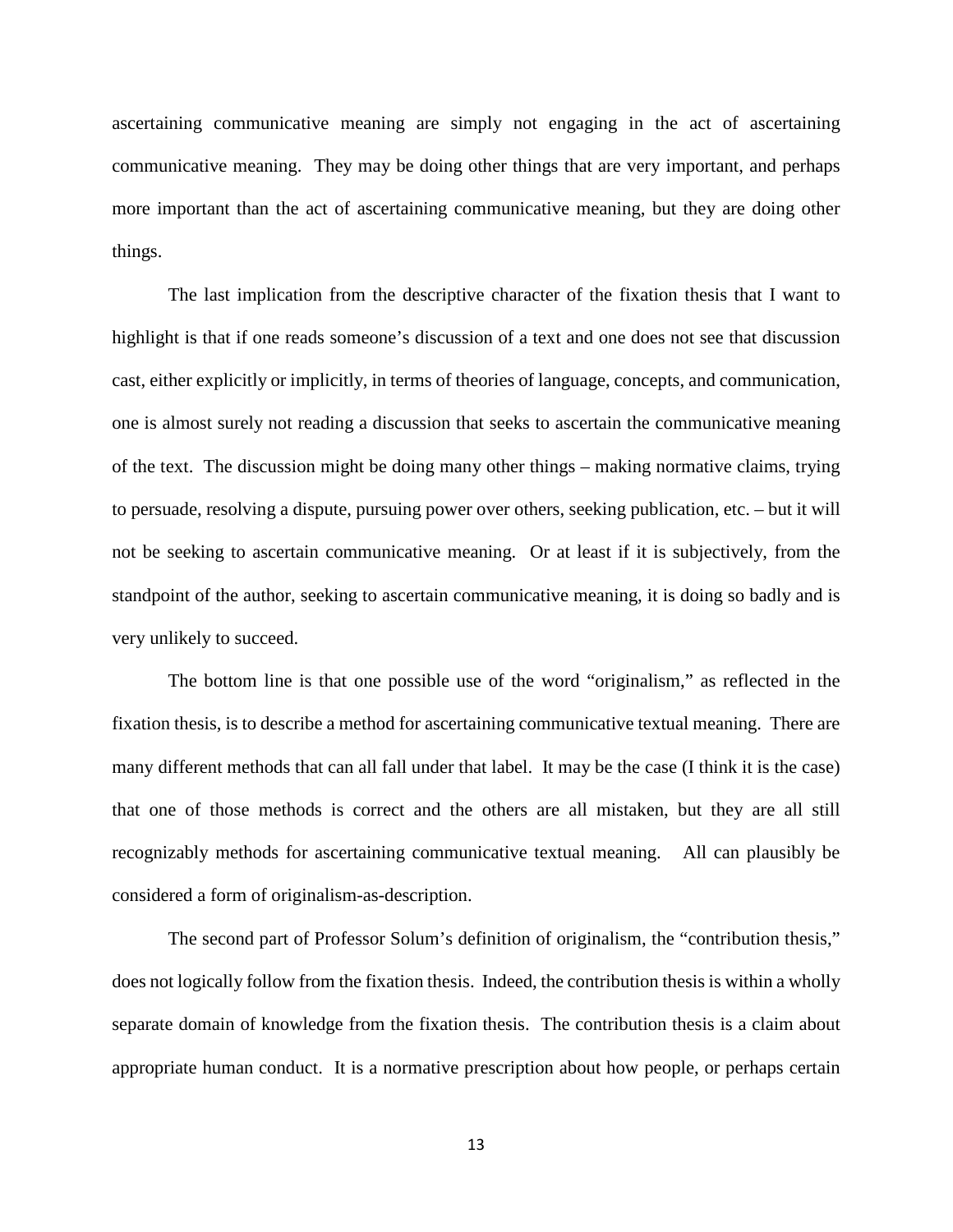people such as judges and others who exercise official governmental power, should conduct their affairs. It tells them to utilize the communicative meaning of certain texts in real-world actions. That is not a claim that one can derive from linguistic, conceptual, or communicative theory. It requires at least the additional discipline of moral theory, plus whatever other disciplines (economics? empirical psychology?) moral theory may make relevant.

More broadly, the enterprise of choosing appropriate courses of action is separate from the enterprise of ascertaining communicative meaning. Thus, "originalism" as represented by the contribution thesis, as a way of resolving real-world disputes, is conceptually separate from the "originalism" represented by the fixation thesis, as a way of ascertaining communicative meaning. They are very different things, and to use the term "originalism" to describe both invites the risk of equivocation if the term is not used consistently within an argument or carefully defined at each step of the analysis.

In the specific context of constitutional adjudication, one can accept originalism as a method for ascertaining meaning (figuring out what the Constitution actually says) while rejecting it as a guide to action (figuring out how to decide real-world cases). Maybe one thinks that realworld cases should be decided in whatever way maximizes social welfare, however one chooses to define that term. Maybe one thinks that the communicative meaning of the current platform of one's favorite political party is a better guide to those results than the communicative meaning of the Constitution. And by the same token, one can accept originalism-as-prescription while rejecting originalism-as-description. One might think, for example, that originalism is a poor way to try to ascertain the communicative meaning of the United States Constitution but nonetheless choose it as the best method for deciding constitutional cases for any number of reasons. Perhaps one thinks that the (wrong by one's standards) meaning derived from originalism would yield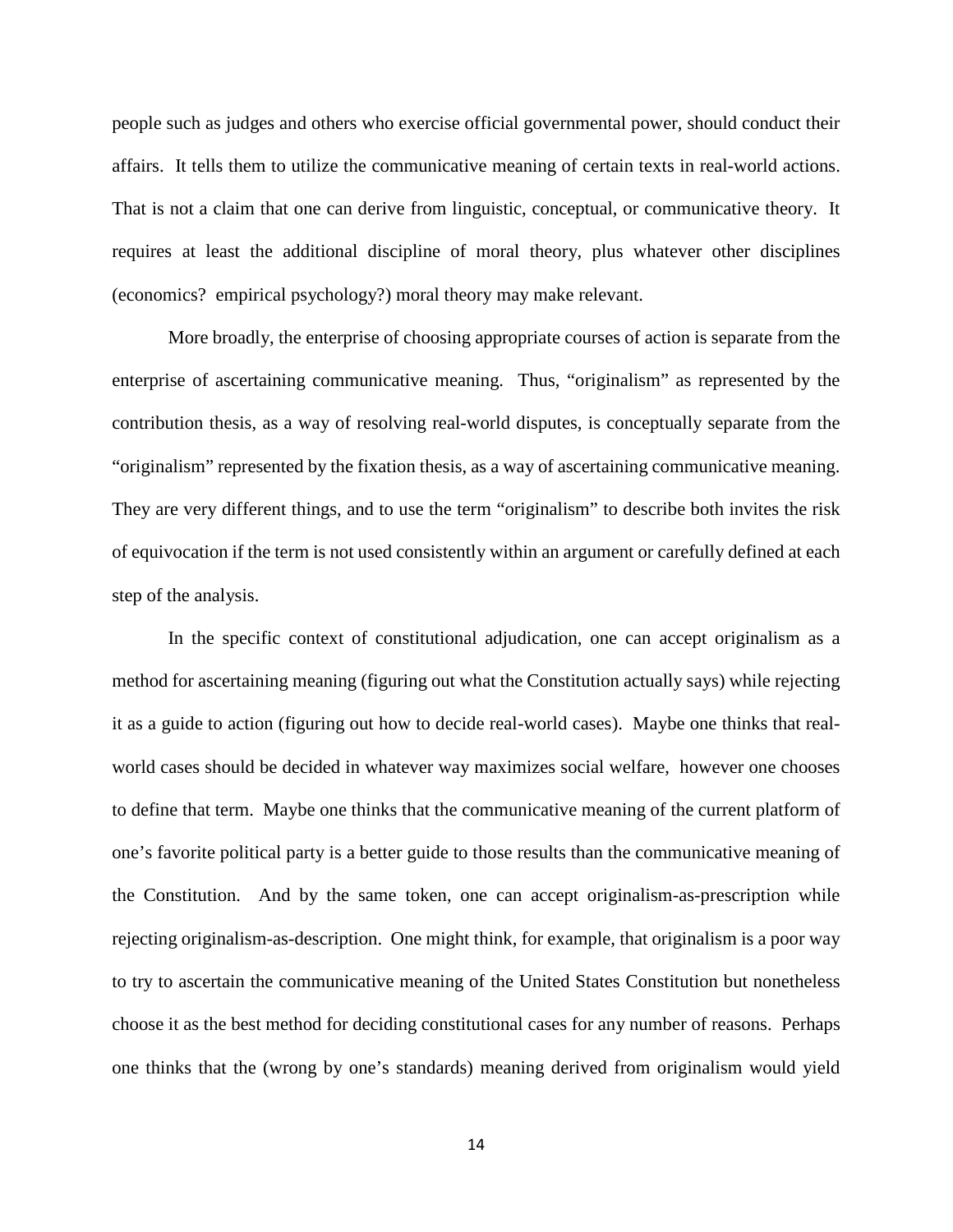better results -- with "better" determined by reference to one's preferred normative theory, whatever that might be -- applied to actual cases than would whatever one regards as the best and most accurate account of constitutional meaning. One might think that regardless of which account of meaning is best, the use of originalism as a method for deciding cases is most appropriate to the role of a specific decision-maker, such as a judge. There are many reasons that one might give for deciding (or not deciding) real-world cases based on the original communicative meaning of the constitutional text that have nothing to do with the fixation thesis.

Of course, one might connect the two theses in any number of ways as well. Perhaps one believes, as a normative matter, that it is a good idea to decide cases in accordance with the actual meaning of the Constitution. (Why might one believe this? That is a question within the domain of moral theory, and/or perhaps psychology, rather than law, so as a legal scholar I have nothing of consequence to say about it.) In that circumstance, the ascertainment of communicative meaning will have direct implications for one's choice of action. But that is a result of the choice of a normative premise. It is the result of two distinct enterprises: the ascertainment of meaning and the prescription of appropriate action. One can use the term "originalism" to describe either enterprise or the joint product of the two. But precisely because the term can be used in those multiple fashions, clear thinking and communication require careful attention to the way in which they are used. In particular, the kinds of arguments that one might make in support of originalism as ascertainment of meaning will not necessarily say much about originalism as a prescription for action – just as one can figure out the communicative meaning of *The Communist Manifesto, Mein Kampf,* or the Constitution of the Confederacy without regarding that meaning as relevant for action.[32](#page-16-0)

<span id="page-16-0"></span><sup>32</sup> *See* Evan D. Bernick & Christopher R. Green, *There Is Something that Our Constitution Just Is*, at 22, [https://papers.ssrn.com/sol3/papers.cfm?abstract\\_id=4020579.](https://papers.ssrn.com/sol3/papers.cfm?abstract_id=4020579)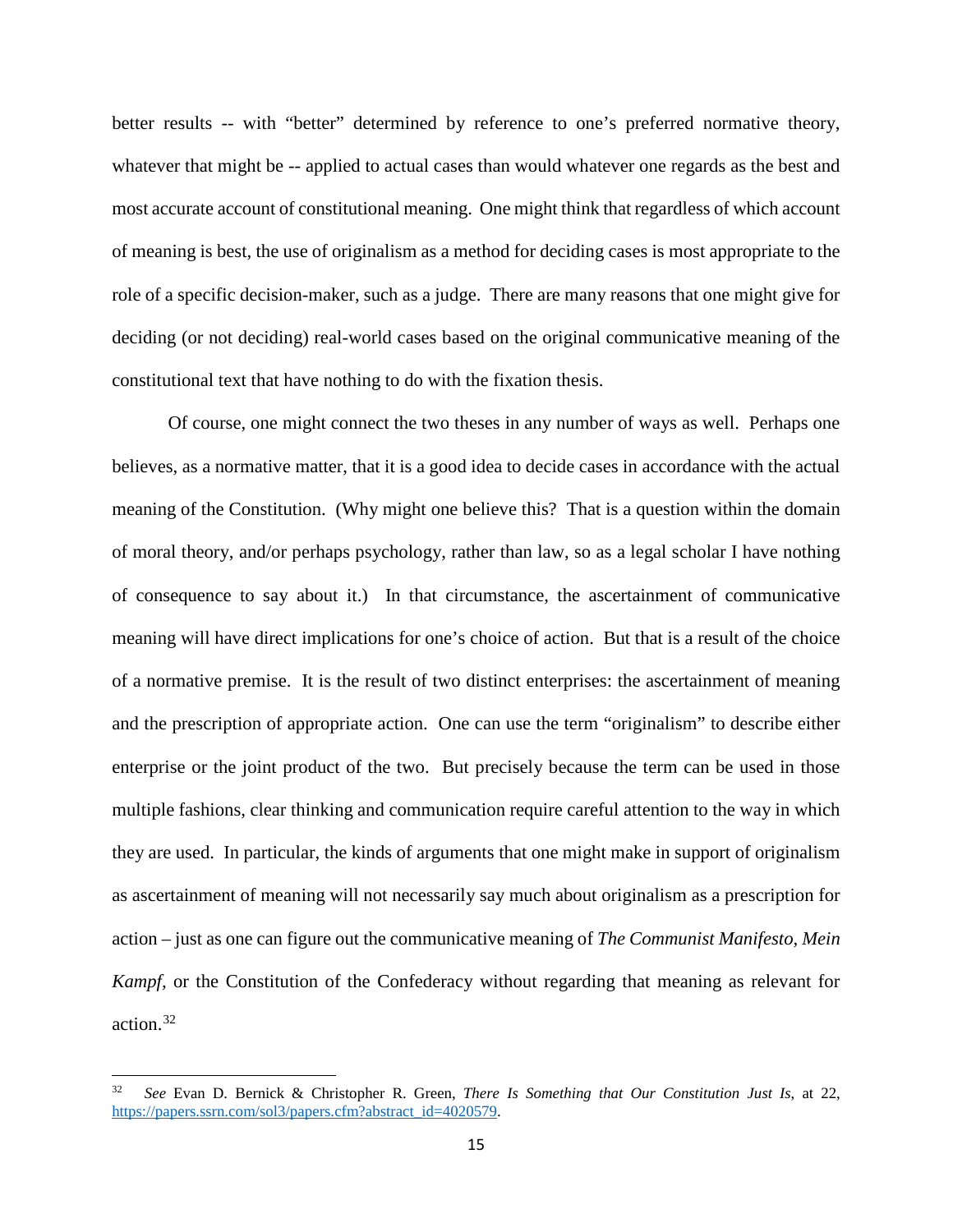The bottom line is that simply describing oneself, or someone else, as "originalist" leaves open many important questions. "Originalist" in what sense? With respect to the ascertainment of meaning? With respect to the appropriate method for resolving real-world disputes? Both? Note that these questions are independent of more specific question about how to operationalize a commitment to either descriptive or prescriptive forms of originalism. To say that one is an originalist with regard to ascertainment of meaning leaves open precisely what one's theory of language, of concepts, or of communication might involve. It says that one will try to bring those theories to bear in accordance with some version of the fixation thesis, but it says little else. In that sense, it is a decision standard rather than a decision procedure, to use Professor Sachs' recommended terminology. And to say that one is an originalist with respect to the contribution thesis leaves open (1) why one thinks that way, (2) how large a contribution one thinks communicative meaning should provide, and (3) how one would in practice connect the two enterprises to bring interpretative theory to bear on adjudication.

Thus, the ambiguity of the term "originalism" runs far deeper than one might glean from intra-mural squabbles among self-described originalists about which sources to look at and in what order.

Almost everything that I have said thus far, at least in substance if not in terminology or detail, is old hat to sophisticated constitutional theorists. Such is the import of a characteristically thoughtful comment by Professor Mitch Berman on Professor Sachs' attempt to draw attention to the distinction between decision standards and decision rules. That is a fine distinction to draw, says Professor Berman, but it does not necessarily add much to the set of distinctions that legal theorists have drawn over the past half-century that already cover much of the territory surveyed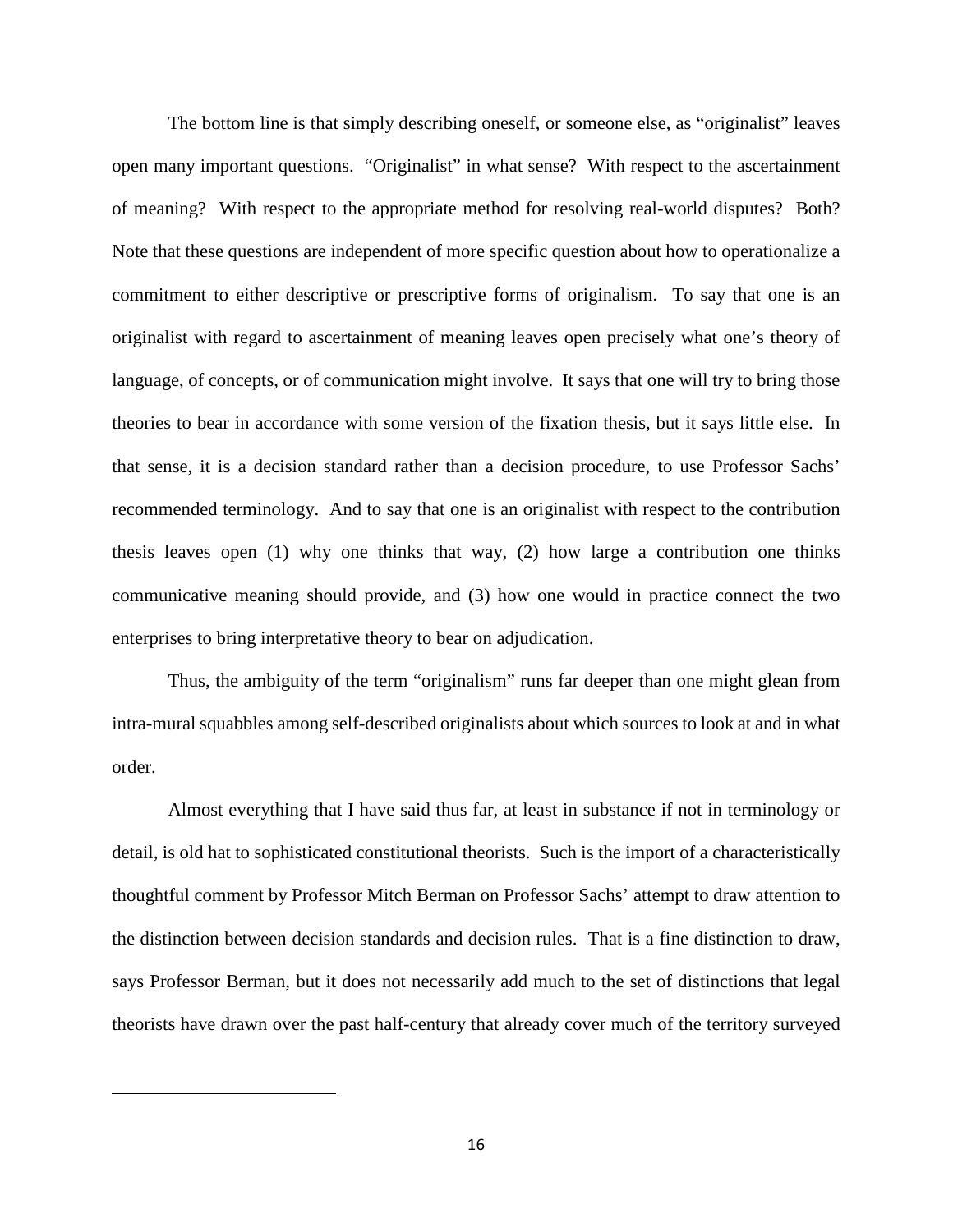by Professor Sachs.[33](#page-18-0) As Professor Berman explains, "the *general* distinction is not new; it has been pressed vigorously by more than a few legal philosophers and constitutional theorists especially over the past decade. It is reflected in the familiar jurisprudential distinction between 'theories of law' and 'theories of adjudication,' in the work of many originalists."[34](#page-18-1) Professor Berman generously includes in this set of prior works by originalists my distinction between interpretation and adjudication, first put forth at length in  $1997$ ,  $35$  along with Professor Berman's own long-advanced distinction between constitutive theories – claims concerning "either the metaphysics of law, or the truthmakers about propositions of law, or something similar"<sup>[36](#page-18-3)</sup> -- and prescriptive theories – claims about "how judges should engage in a particular activity."[37](#page-18-4) In view of this long history of clarifications of different enterprises, Professor Berman finds it "disheartening"[38](#page-18-5) that a scholar of Professor Sachs' stature would think that theorists and jurists still need to hear about such distinctions.

In fairness to Professor Sachs, I suspect – based on personal experience over more than three decades – that all of these distinctions, whether between interpretation and adjudication or between decision standards and decision rules, are familiar to fewer people than Professor Berman might suspect.<sup>[39](#page-18-6)</sup> They are familiar to the sorts of people with whom Professor Berman's

<span id="page-18-0"></span><sup>33</sup> *See* Berman, *supra* note 13 at 136-41.

<span id="page-18-1"></span><sup>34</sup> *Id*. at 134.

<span id="page-18-2"></span><sup>35</sup> *See* Lawson, *On Reading Recipes . . . and Constitutions, supra* note 15.

<span id="page-18-3"></span><sup>36</sup> Mitchell N. Berman, *The Tragedy of Justice Scalia,* 115 MICH. L. REV. 783, 790 (2017) (footnote omitted).

<span id="page-18-4"></span><sup>37</sup> *Id*.

<span id="page-18-5"></span><sup>38</sup> Berman, *supra* note 13, at 141.

<span id="page-18-6"></span> $39$  It is possible that Professor Berman knows this full well, and it is therefore this fact about the legal community that he finds "disheartening."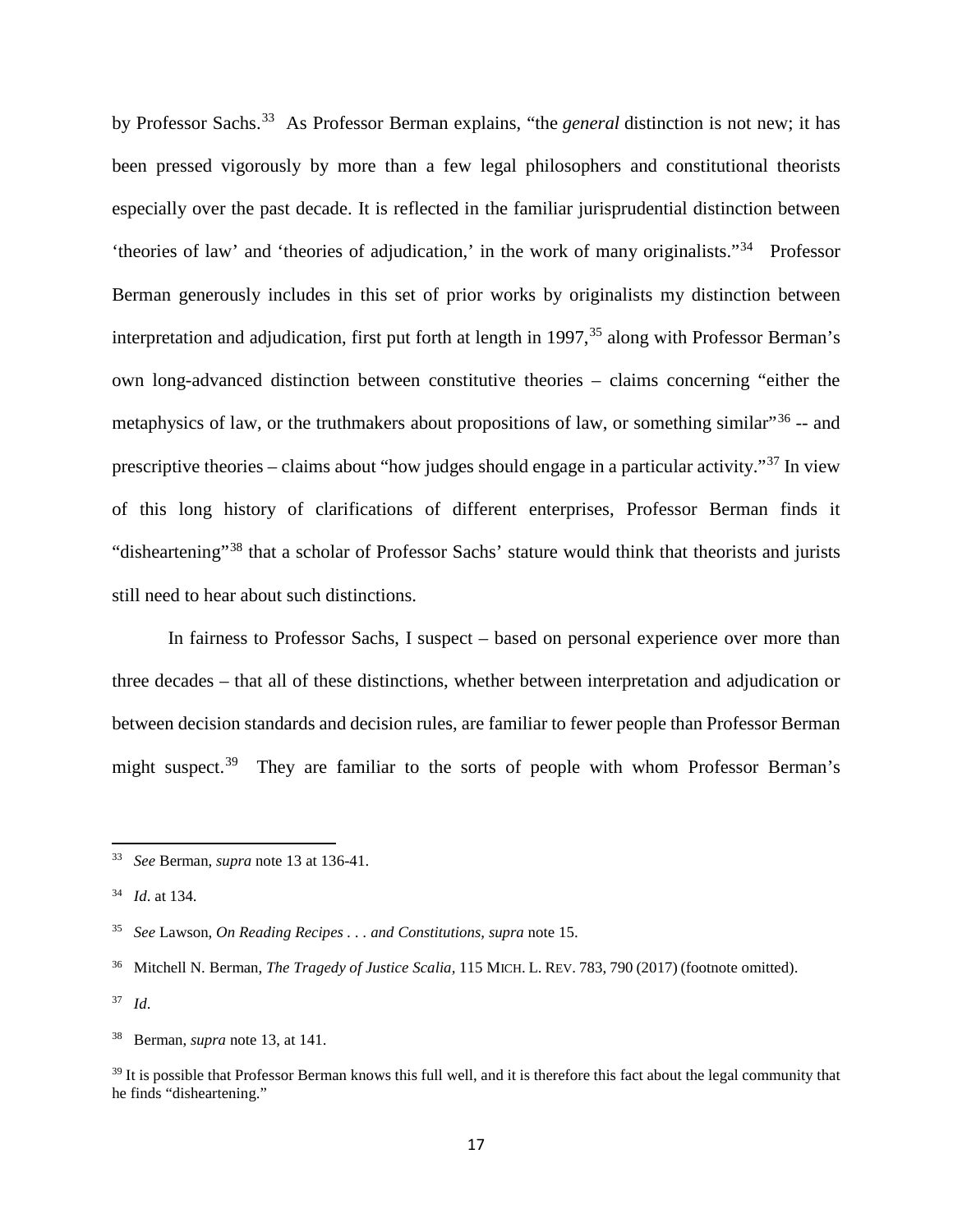scholarship engages, but there are only so many Larry Solums, Fred Schauers, Larry Alexanders, Christopher Greens, and Dick Fallons in this business. Outside a small circle of law-andphilosophy nerds, $40$  I doubt whether all that much attention is paid to any of the distinctions discussed by Professor Sachs, Professor Berman, or me. It is certainly not true in my experience "that 'the practical objection' to originalism [*i.e.,* that it is often very hard in specific cases to ascertain original meaning] that motivates . . . [Sachs'] article is a much less prominent objection to originalism in today's scholarly debates than Sachs seems to think."[41](#page-19-1) Professor Berman might need to get out a bit more.

But are these other distinctions from law-and-philosophy nerds actually "strikingly like . . . Sachs's"?<sup>[42](#page-19-2)</sup> Here I am not so sure. The key distinction drawn by Professor Sachs is between decision standards -- abstract criteria for ascertaining rightness—and decision procedures -- norms explaining how those criteria can give answers in specific instances. In constitutional terms, a decision standard would be something like "figure out the original communicative meaning of the Constitution." A decision procedure would be something that tells you how to do that, which would require some combination of theories of language, concepts, and communication. Those are indeed distinct aspects of an interpretative enterprise. But they are also distinct aspects of any other enterprise as well. Consider a normative project that seeks to tell judges how to decide cases. A decision standard could be something like "figure out in each case, using some sort of reflective equilibrium involving original communicative meaning, current values, ease of application, and

<span id="page-19-0"></span><sup>&</sup>lt;sup>40</sup> Lest there be any doubt at all, I regard "nerd" as one of the highest compliments one can bestow (only slightly trailing "nerdy-ass"). I hereby apologize to the many deserving nerds who did not make this list; I limited myself to five names and picked them largely at random.

<span id="page-19-1"></span><sup>41</sup> *Id*. at 135.

<span id="page-19-2"></span><sup>42</sup> *Id*. at 136.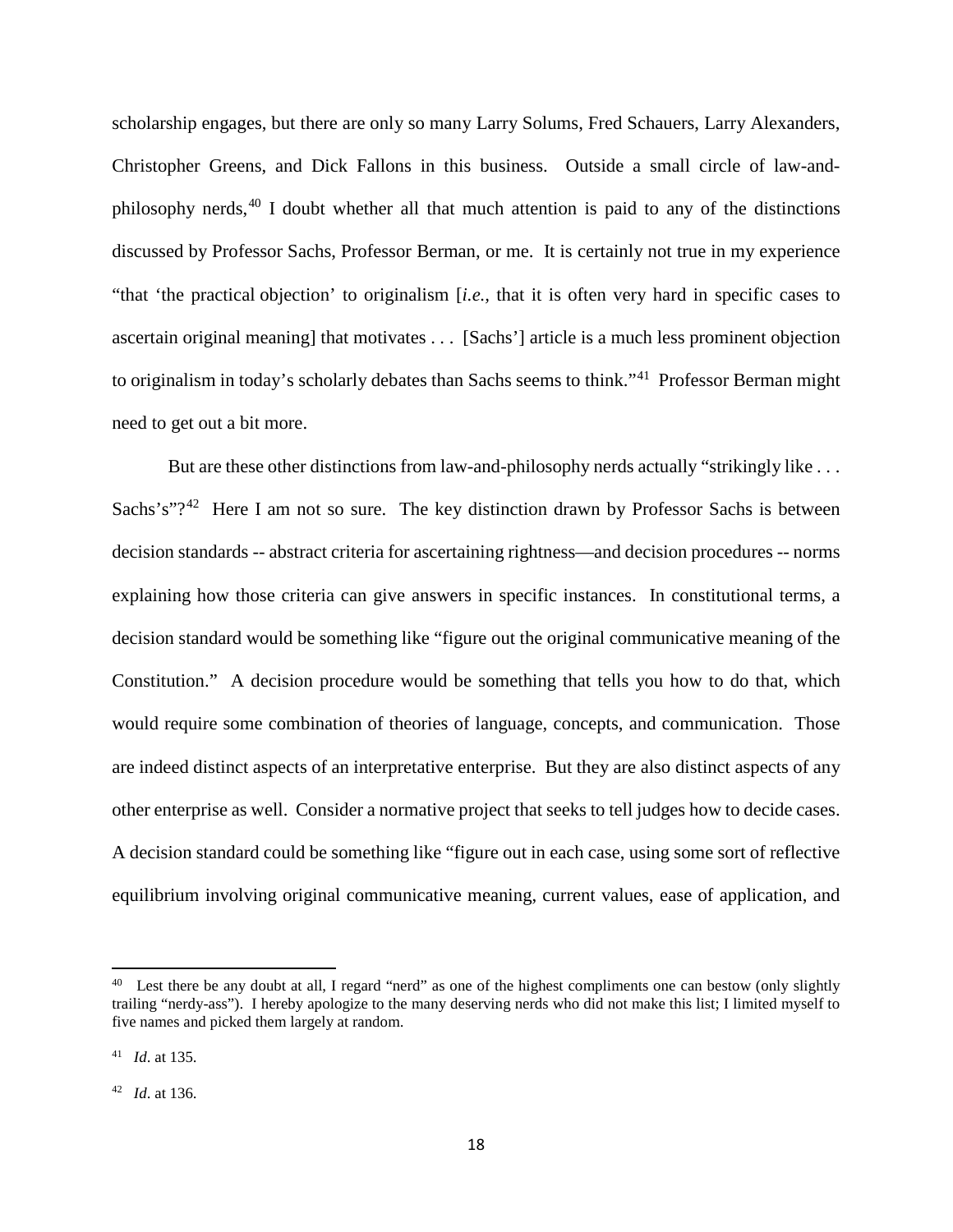stability over time, which result in any given case seems best." A decision procedure accompanying that standard could provide methods for ascertaining any of the relevant variables and perhaps for discerning an appropriate balance among them if they point in different directions. The distinction between decision standards and decision rules is a precept of general epistemology; it is a way of thinking about just about anything in any discipline: first figure out what you are looking for and then figure out how you might go about finding it. There is nothing special about its application to originalism. The universality of the distinction hardly makes it valueless. But it does mean that Professor Berman is profoundly right that it must work alongside many other distinctions if it is to advance knowledge or discussion of originalism (or any other specific subject) to any significant degree.

For example, if one distinguishes, as I think one should, between interpretative and adjudicative enterprises, the decision standards and decision rules for interpretation are not necessarily going to be the same as the decision standards and decision rules for adjudication. They might be the same if, in fact, it turns out that the correct decision standard for adjudication is "decide all cases in accordance with, and only in accordance with, the interpretatively correct communicative meaning of the Constitution." But it is not self-evident that that is the correct decision standard for constitutional adjudication. (Nor is it self-evident that it is not. Relatively few normative propositions are self-evident, though concededly one would not necessarily suspect this if one never leaves the echo chamber of mainstream legal academia.) And even if the decision standards and decision procedures, turn out to be the same in both enterprises, one would have to reach that conclusion through two entirely different lines of reasoning. The considerations that would make a set of standards and procedures optimal for ascertaining communicative meaning are categorically different in principle from those that would make them optimal for deciding real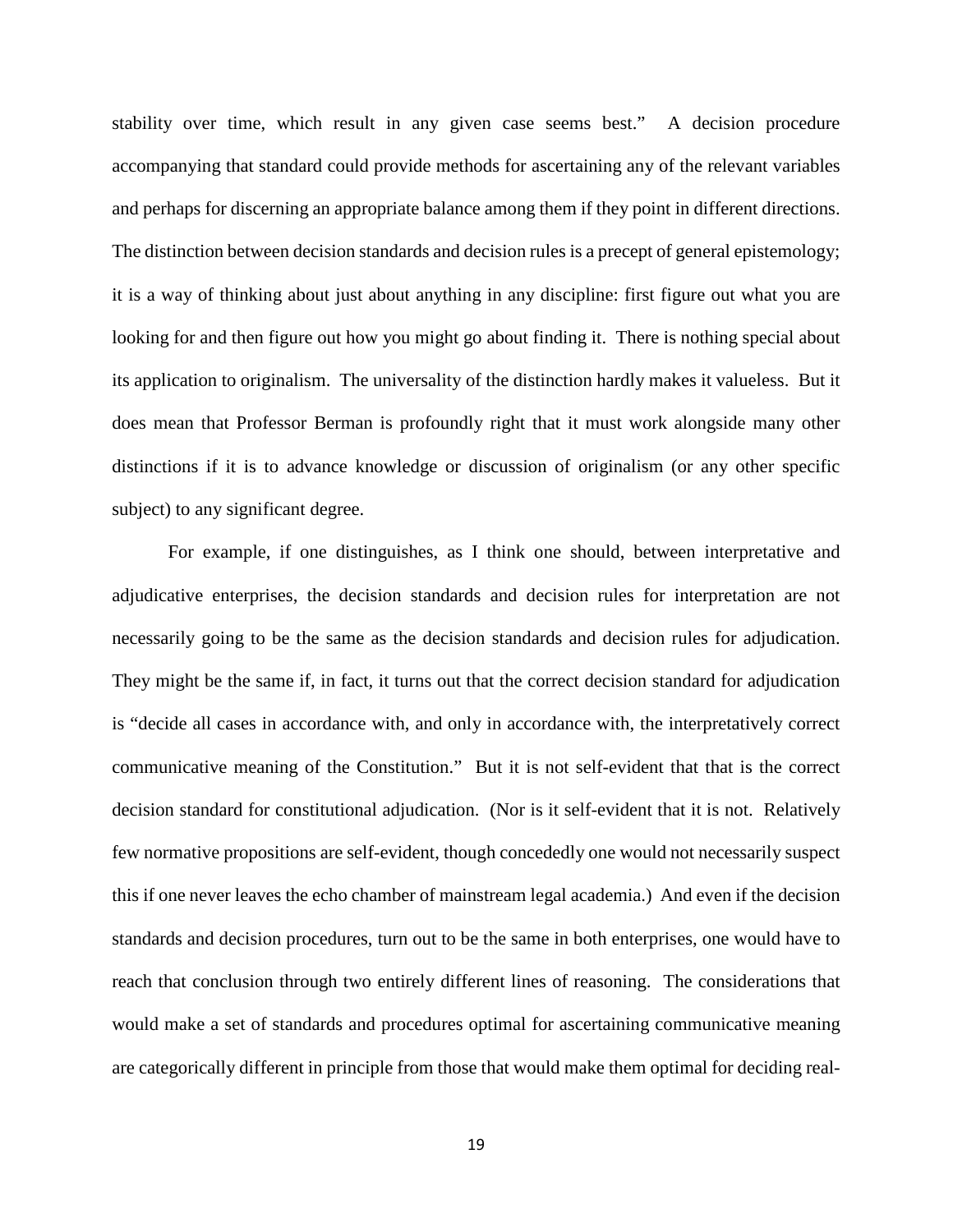world cases correctly. By the same token, people who are really good at ascertaining communicative meaning might be really bad at prescribing normatively correct action, and vice versa. It would be an extraordinary Renaissance person who turned out to be really good at both. And it would be a tremendous coincidence if exactly the same arguments carried exactly the same weight for both interpretation and adjudication.

Thus, it remains central to any intellectually clear discussion of originalism to specify, at each step of an argument, whether one is talking about the ascertainment of communicative meaning or the prescription of real-world action. Other distinctions, such as the standards/procedures distinction, are surely going to be important to either or both enterprises, but that distinction remains basic.

### II

Enter Judge Andrew Oldham, who also commented on Professor Sachs' article. Unsurprisingly given his office, Judge Oldham is less concerned with theoretical distinctions that interest academics and more concerned with deciding cases:

Sachs's theoretical refinement of originalism may help to earn originalism credibility — or at least ward off certain criticisms — in the academy. But originalism's credibility among practitioners depends less on its theoretical sophistication than on its ability to guide lawyers interpreting the constitutional text . . . .

. . . Sachs seems willing to stipulate that . . . originalism is an impractical way to decide cases . . . , but then avoids the conclusion (originalism is misguided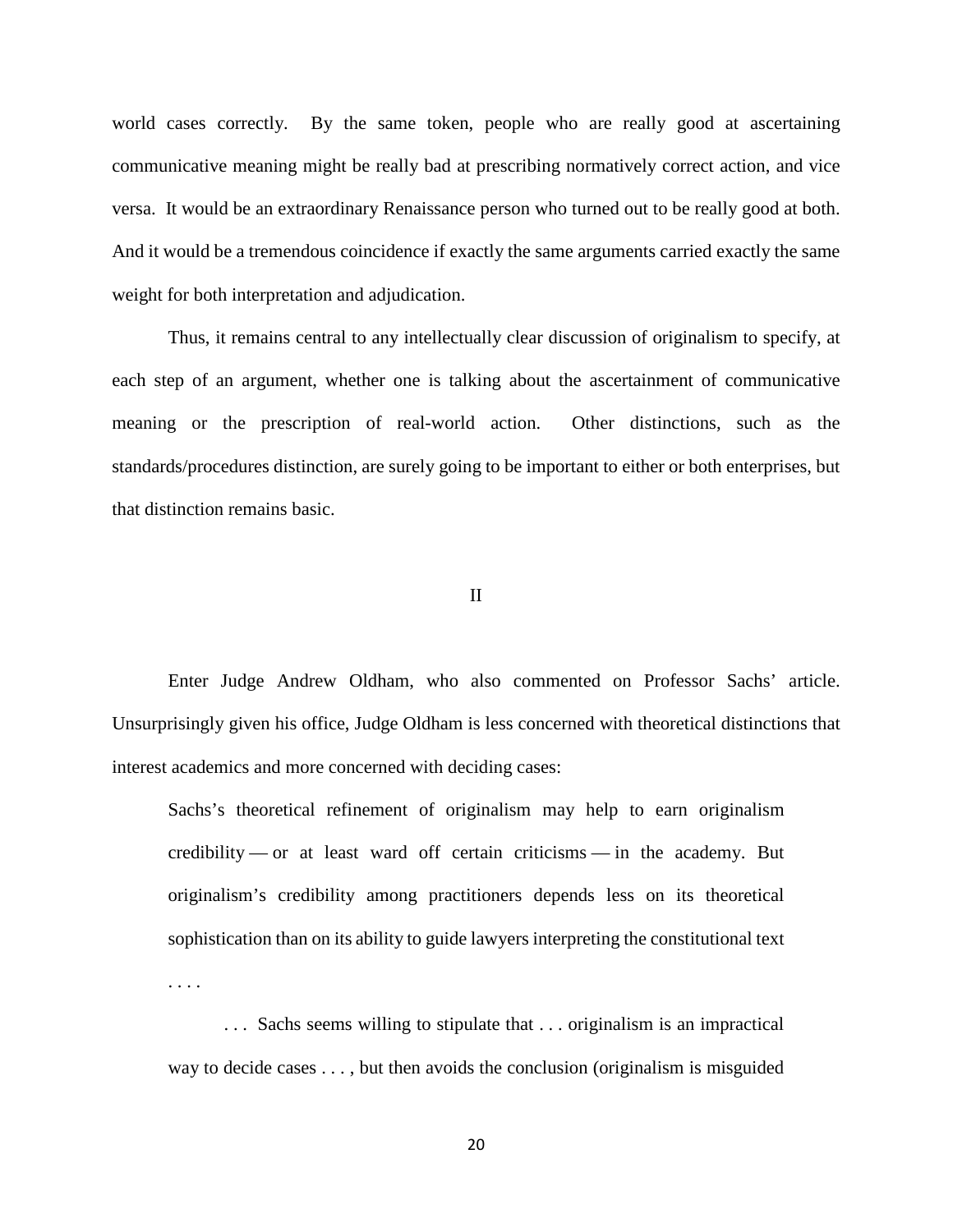or wrong) primarily by redefining originalism to make it something that need not be a practical interpretive tool. This reframing may make originalism easier to

defend in philosophy, but it does little to help guide originalists in practice.<sup>[43](#page-22-0)</sup>

Judge Oldham wants a decision procedure, not a standard, and he wants one that will work for originalism-as-adjudication as well as for originalism-as-interpretation.

It is no accident that there is no canonical work on originalism as a decision procedure for either interpretation or adjudication. I have the ambition of writing the former, though it is going to take some years to get a project of that scope right. I have no ambition of writing the latter, which is what Judge Oldham is seeking. Why not? And why has no one else delivered? It is not as though there is not a demand out there waiting to be filled. Surely Judge Oldham's plea from the bench is not a lonely one.

Consider what Judge Oldham sees as lacking in the existing literature: "We need 'thick' original meanings — that is, we need more and more work that shows particular constitutional provisions have objectively determinate meanings based on rigorous analysis and academic debate over relevant sources of original meaning."<sup>44</sup> That means "we need rules of originalist procedure ...: Where should we start the research? What sources are probative? What do we do when historical sources point to divergent meanings? When can we be confident that we've identified something approximating the original meaning?"<sup>45</sup> Concretely, we need more historical exegesis:

It's easy (and perhaps appropriate) to denigrate "law-office history." But someone has to do it. I would imagine that every lawyer (and certainly every law

 $\overline{a}$ 

<span id="page-22-0"></span><sup>43</sup> Oldham, *supra* note 14, at 170-71.

<span id="page-22-1"></span><sup>44</sup> *Id*. at 170.

<span id="page-22-2"></span><sup>45</sup> *Id*. at 171.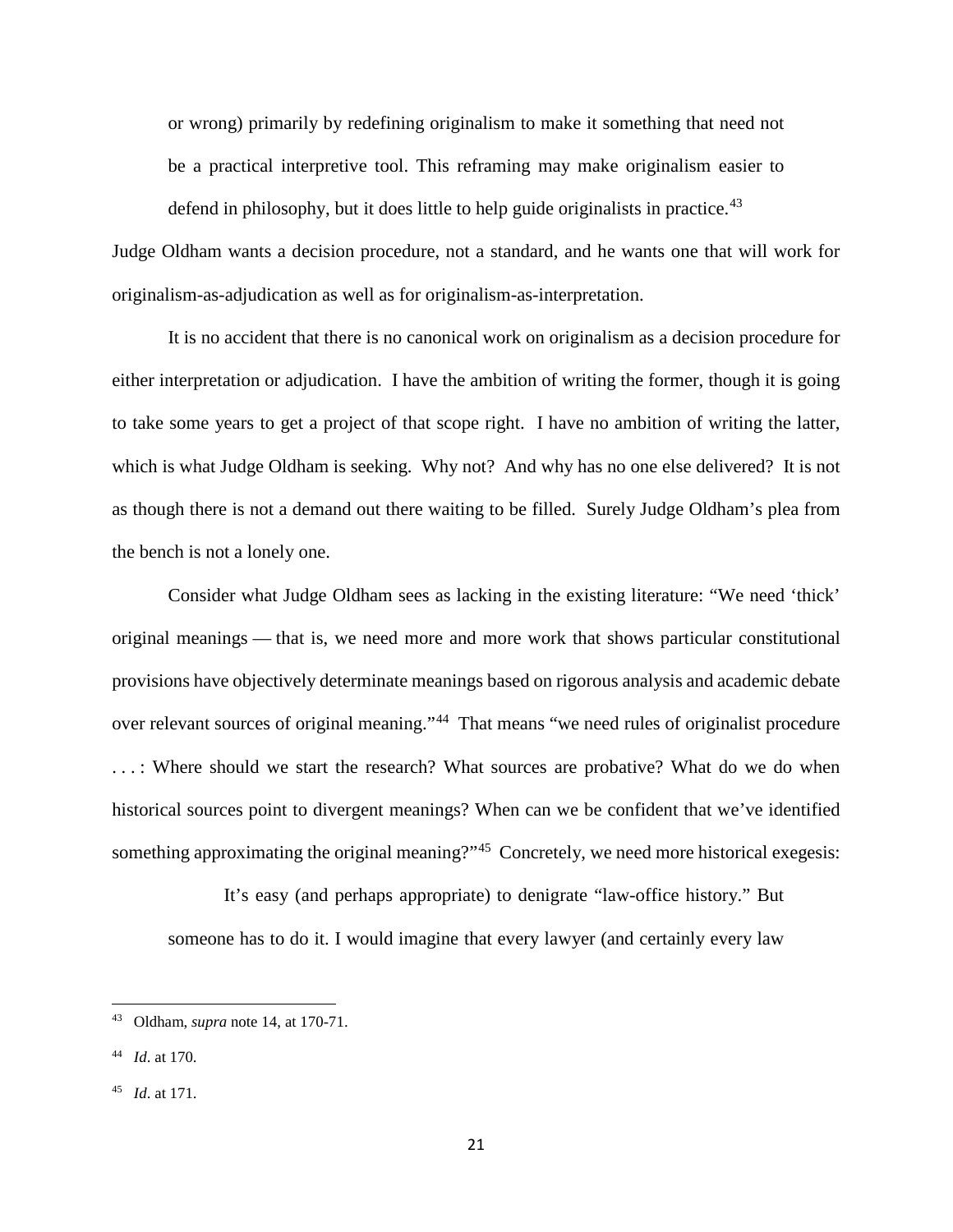clerk) would prefer to find the definitive article or book on the original meaning of the nondelegation doctrine instead of trying to write that work under the time pressures of a given case. And in terms of comparative advantages, academics are obviously better positioned to devote time and attention to matters of historical inquiry. But at the risk of sounding impatient or ungrateful, it's remarkable how few provisions of the Constitution have generated robust historical effort, debate, or agreement in the academy. I am worried that we sometimes focus so much on *theory* that we lose the energy necessary for *history*. [46](#page-23-0)

This is obviously an ambitious research program. It would surely have some measure of intellectual value in addition to being useful to Judge Oldham. But is it an *originalist* research program? More to the point, is it *the* originalist research program – the uniquely correct one?

Here is where the distinction between interpretative and adjudicative enterprises has some real bite. First, it is far from clear that, from an interpretative standpoint, more and better historical research of the kind envisioned by Judge Oldham actually gets you much closer to original communicative meaning. If communicative meaning in the context of the Constitution is a hypothetical rather than historical fact – that is, if it is something that must be legally constructed from the standpoint of hypothetical rather than historically concrete authors and readers<sup>[47](#page-23-1)</sup> -- an historical search for meaning might look very different than if one is looking for specific references in concrete historical sources to specific clauses or issues. One would be looking at general linguistic and conceptual practices to see what things and relations a hypothetical author's communications, considered in context, take as their referents. That is a kind of historical study,

<span id="page-23-0"></span><sup>46</sup> *Id*. at 171-72.

<span id="page-23-1"></span><sup>47</sup> *See* Gary Lawson & Guy Seidman, *Originalism as a Legal Enterprise,* 23 CONST. COMMENTARY 47 (2006).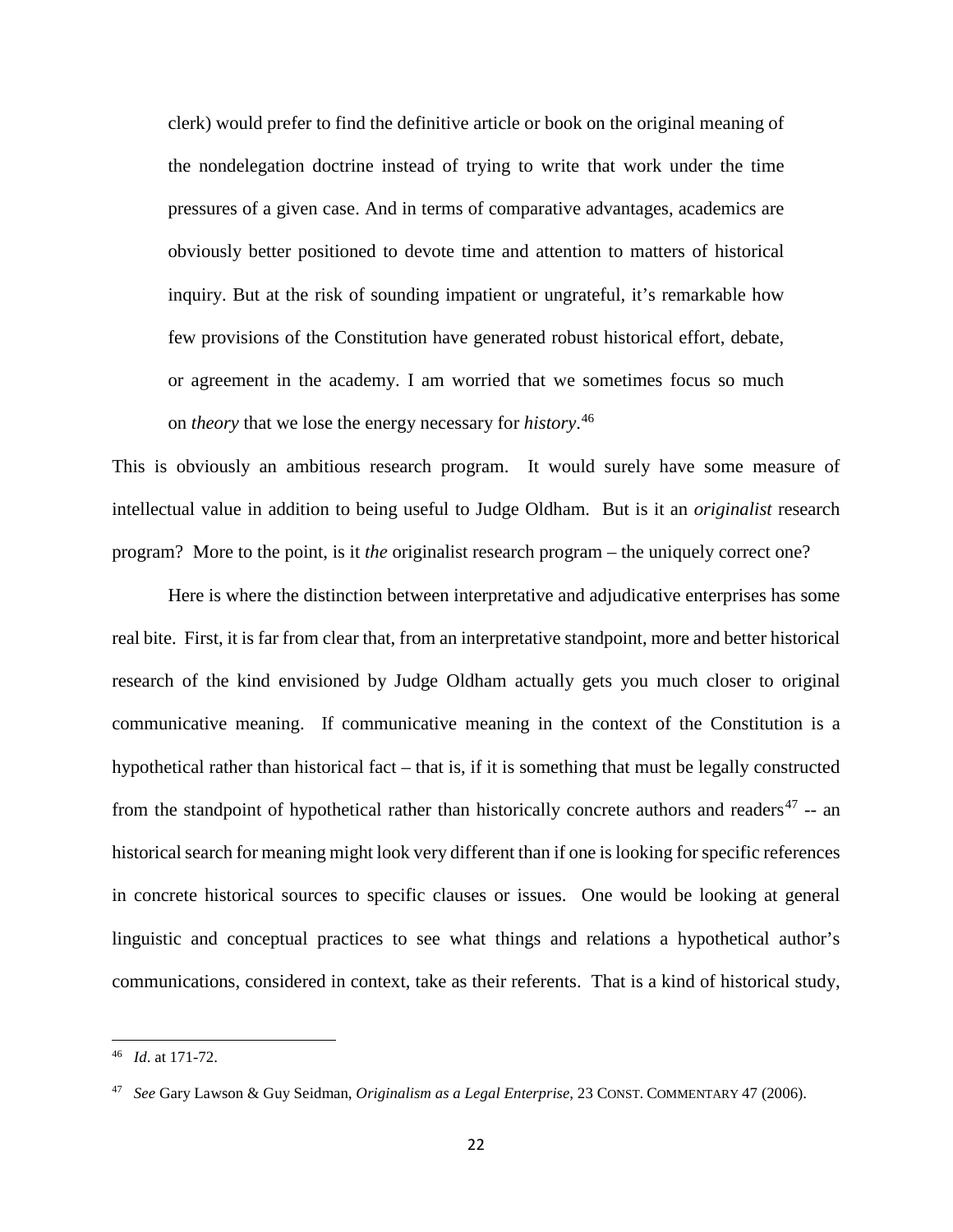to be sure, because one is looking for a conceptual structure that would have been appropriate to an historically distinct point in time. It is a study, however, that asks very different questions than might be asked by an actual historian. To some extent, that supports Judge Oldham's intuition that lawyers rather than historians might be the best situated persons to perform that particular inquiry. Original meaning, on this hypothetical understanding, is a kind of fact, but it is not a strictly historical fact the way that dates might be, or even the way that the thoughts of a specific historical figure might be. Perhaps one should call those kinds of facts legal-historical facts to reflect the constructivist nature of the enterprise of discovering them.<sup>48</sup> In any event, Judge Oldham is making assumptions about the kind of linguistic, conceptual, and communicative theories that drive the search for meaning. Those assumptions are controversial, and they are more fundamental than the "which sources comes first" kinds of questions that he imagines academics answering. One needs to know what one is looking for before one starts to look for it.

Second, Judge Oldham has himself identified one of the key differences between what academics and judges do when they search for answers to what seem at first glance like the same questions. He notes that one large problem for originalism is what I term the problem of closure: When is the evidence set adequate to ground a judgment? He writes:

So even if *we think* we know that the Fourteenth Amendment covers X and not Y, we don't really know because we haven't read what we haven't read. It could be that 1,000 pages of new historical research will show that the Amendment covers

<span id="page-24-0"></span><sup>48</sup> As an aside, these considerations can also be part of a response to Professor Richard Fallon's recent critique of some forms of originalism. *See* Fallon, *supra* note 9. Professor Fallon wonders how there can be historical facts about meaning when there was widespread disagreement among real-world actors about meaning at the time and when there is no unitary speaker who can provide the pragmatic enrichment necessary to break through those semantic disagreements. *See Id*. at 1428, 1452-53, 1459. There are indeed originalists who claim that meaning is a direct historical fact. *See id*. at 1445. But others, such as myself, see meaning as a hypothetical rather than concrete historical fact. And if it is hypothetical, then there is actually a unitary speaker for the Constitution: The singular "We the People" announced by the Preamble as the Constitution's author. U.S. CONST. Preamble. On the unitary character of the Constitution's legal author, see Lawson & Seidman, *supra* note 47.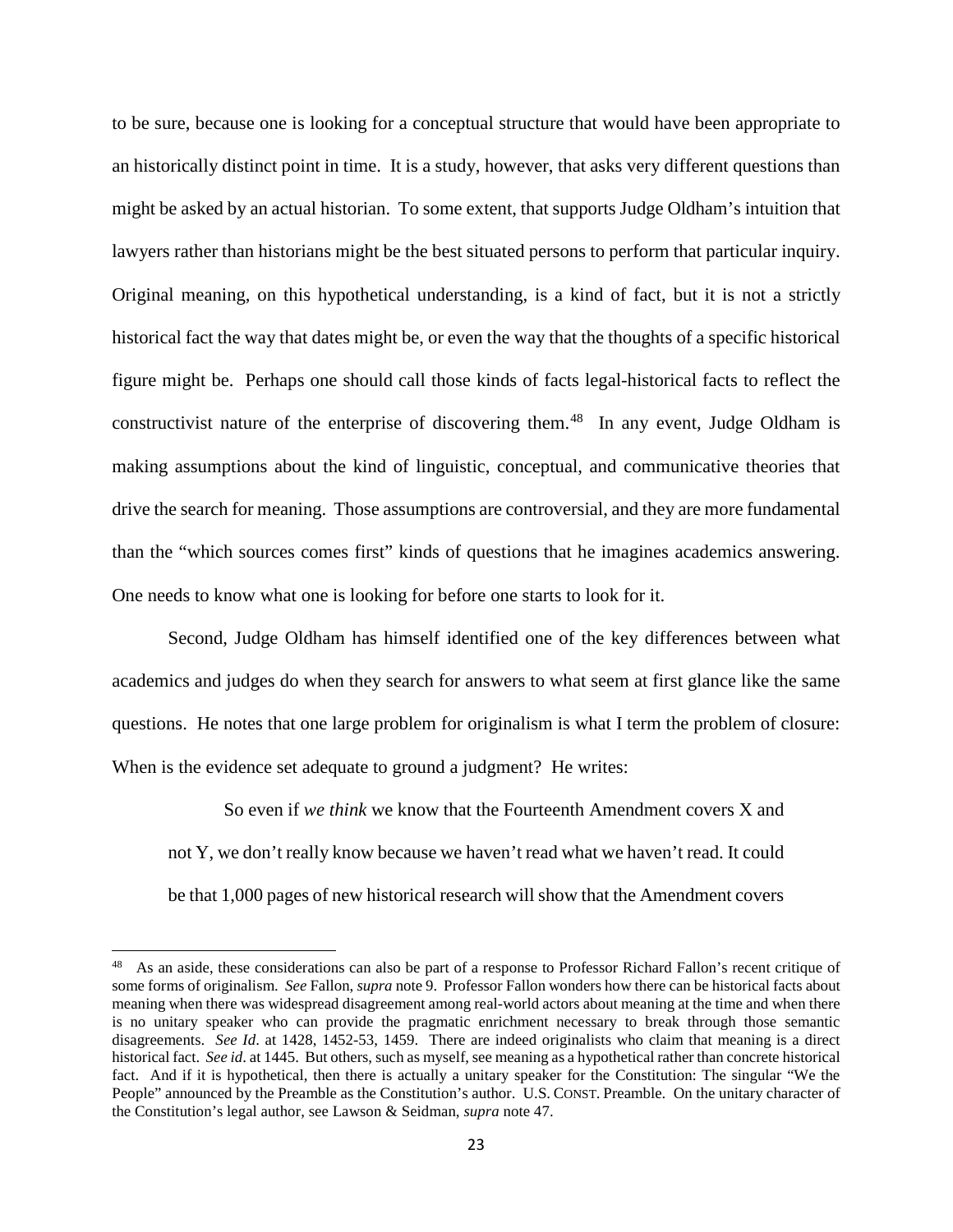Y and not X. Perhaps the next 1,000 pages of historical research will show that it covers neither. How do we know that the next 1,000 pages won't show that the Amendment covers both again, only X again, only Y again, and so on ad infinitum?[49](#page-25-0)

Just so. All decisions are made on the basis of a given set of materials (or "evidence set"). No claim, whether interpretative or adjudicative, is really meaningful without a specification of the evidence set on which it is based. One possible criticism of a claim is always that it is based on an inadequate evidence set. Maybe there is something important that the claimant has not yet considered. Judge Oldham is absolutely right to focus attention on this concern. But once that attention is focused, it becomes clear (I think) that the adequacy of an evidence set is not a legal question. It is not even purely an epistemological question. It is a normative question, and it is quite possible that the normative considerations will be very different for interpretative and adjudicative claims.

For one thing, getting and using more information is costly. It takes resources to acquire more information. And once one has more information, it is costly to process that information in light of what one previously knew (or suspected, or surmised). Perhaps one will need to reassess a complex network of judgments and inferences in light of the new information. That can be an enormous task, not just in the currency of money but also in the currency of time.<sup>[50](#page-25-1)</sup>

For another thing, the benefits of more information are not always obvious. It is easy to assume that more knowledge will always lead to better decisions than less knowledge. But that

<span id="page-25-0"></span><sup>49</sup> Oldham, *supra* note 14, at 155. *See also id*. at 162 ("Perhaps the next historical exegesis by Professor William Baude, or Professor Michael McConnell, or Professor Ilan Wurman will show that what we thought we knew was, in fact, wrong.").

<span id="page-25-1"></span><sup>&</sup>lt;sup>50</sup> For a somewhat, though not much, more extensive discussion of the costs of acquiring and processing information when building evidence sets, see LAWSON, *supra* note 27, at 134-38.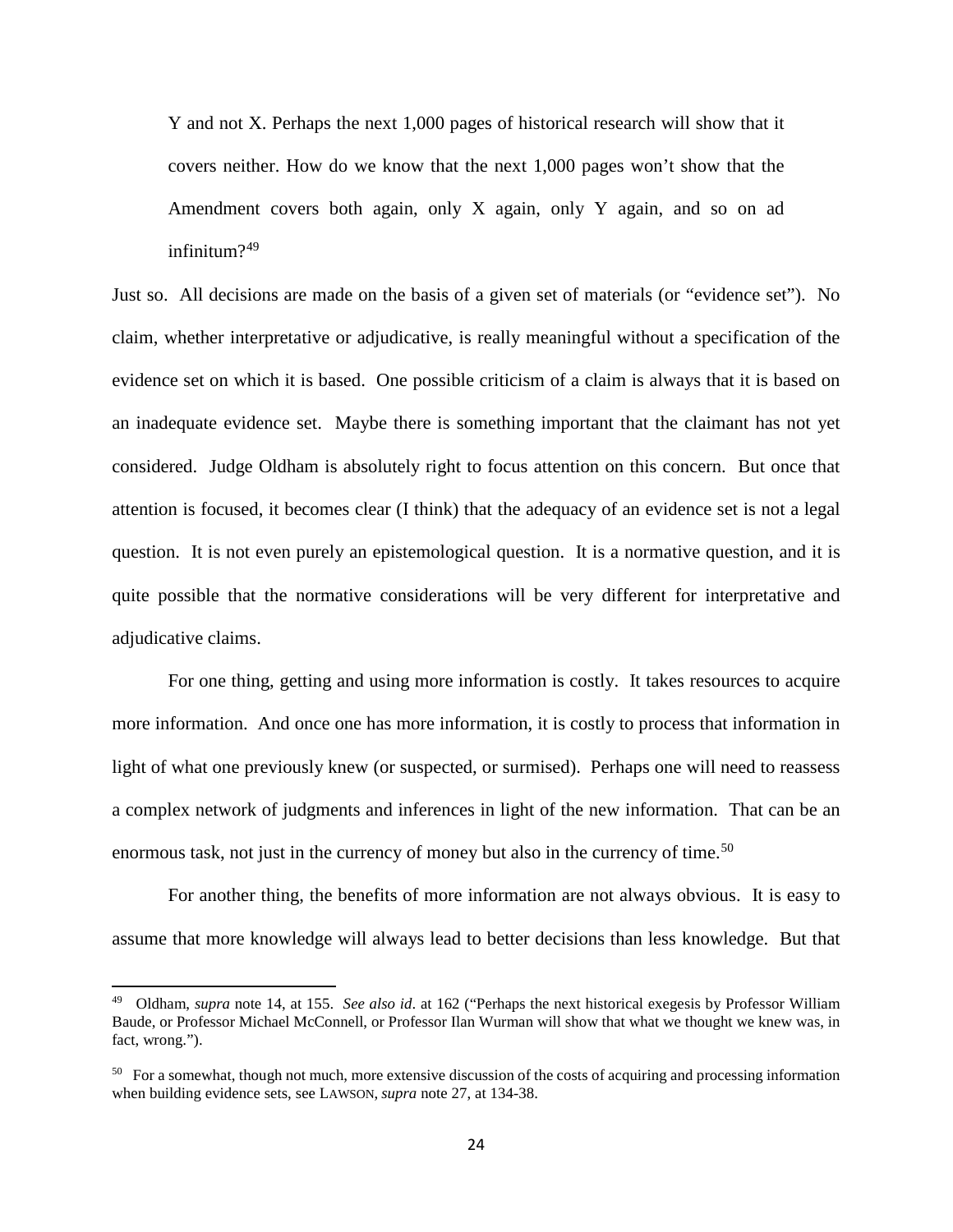assumption is flatly false. As I explain at some length in a recent article,<sup>[51](#page-26-0)</sup> while more knowledge sometimes, and perhaps even often, leads to better decisions than less knowledge, there are many circumstances in which the opposite is the case. Unless the additional knowledge is the last piece of information needed to assemble a universally complete evidence set, the contribution of a marginal addition of knowledge to an existing knowledge base depends on the shape of the path to complete knowledge and one's location on that path at the moment of decision. If one is on a downward-sloping portion of a path (and it is easy to envision paths to knowledge that have peaks and troughs along the way), an increment of knowledge at that precise spot can leave one worse off than before, even if acquisition of the new piece of evidence is costless. Figuring out the shape of a path to knowledge and identifying one's spot on that path are difficult, and perhaps impossible, tasks. But without knowing the path, one cannot know how to treat the next marginal unit of information.

The desirability of more information thus depends on a complex cost-benefit analysis. Whether it is worth it to look for (and then process) new information is a function of what it will take to get that information and how much one thinks it will move the ball -- and in what direction it will move the ball if one cannot justify an assumption of an upward-sloping path to knowledge at the relevant margin. Those kinds of judgments inescapably include a normative element that cannot wholly be derived from principles of epistemology.

How one balances these costs and benefits depends to some extent on what one is trying to accomplish. If one is trying to ascertain the communicative meaning of a text, perhaps it is worth spending a lifetime of study on one small aspect of that text, especially if someone (say, a law school) is paying you to do precisely that. Such a cost-benefit analysis, however, does little good

<span id="page-26-0"></span><sup>51</sup> *See* Gary Lawson, *The Epistemology of Second Best*, 100 TEX. L. REV. – (2022) (forthcoming).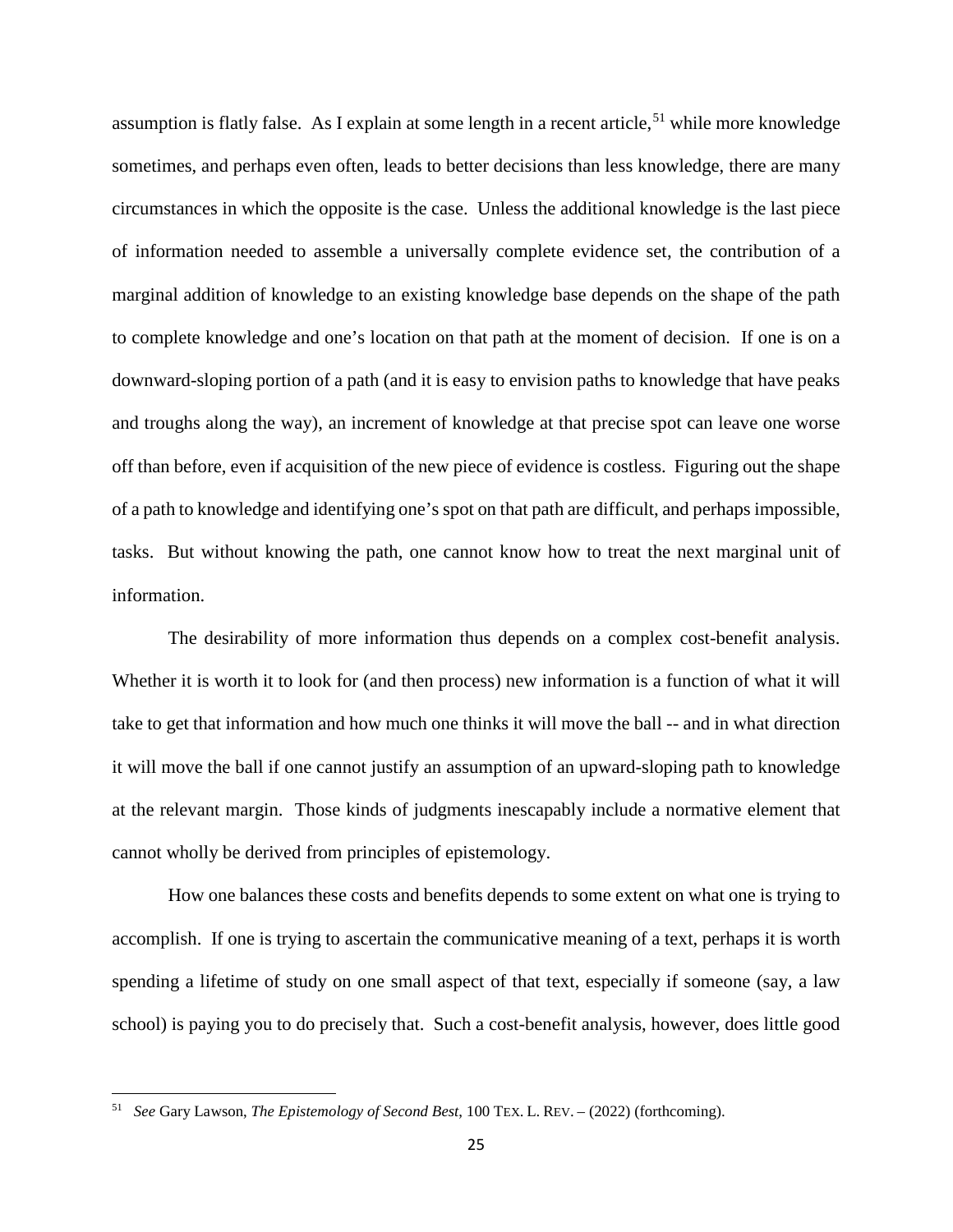to a judge who has to decide a case within a limited time span or a lawyer who has to advise a client in the here and now (or a faculty member whose promotion or pay depends on getting an article out *now*). Different actors pursuing different tasks operate under different constraints. As a result, the "correct" answer from the standpoint of interpretation is not necessarily the "correct" answer from the standpoint of adjudication, simply because correctness is always a function of the evidence set, and the adequacy of the evidence set can vary dramatically with the task at hand. Answers are correct or incorrect *given a particular evidence set*. What counts as an adequate evidence set for reaching an interpretative judgment will not necessarily count as adequate for reaching an adjudicative judgment. One can imagine a judge demanding more than would a scholar, and one can equally imagine a judge settling for less than would a scholar, depending on the circumstances.

None of this is to say that Judge Oldham is wrong to call for what he calls for. It is only to say that it is not a simple order. In particular, it sets forth a research agenda that calls for careful distinction between interpretation and adjudication.

Precisely because of the epistemological and normative problems posed by defining adequate evidence sets, legal actors often come up with decision procedures that those actors themselves regard as inadequate. We live in a world of second-best. Much as Churchill said of democracy, one often chooses decision procedures that are the worst possible procedures except for all the others. Professor Sachs points out how doctrine, including doctrines that seem ridiculous from the standpoint of first-best interpretative theory, can often be adjudicatively optimal.<sup>[52](#page-27-0)</sup> Judge Oldham is skeptical: "But in originalism, how are we supposed to craft and apply external decision

<span id="page-27-0"></span><sup>52</sup> *See* Sachs, *supra* note 12, at 808-09.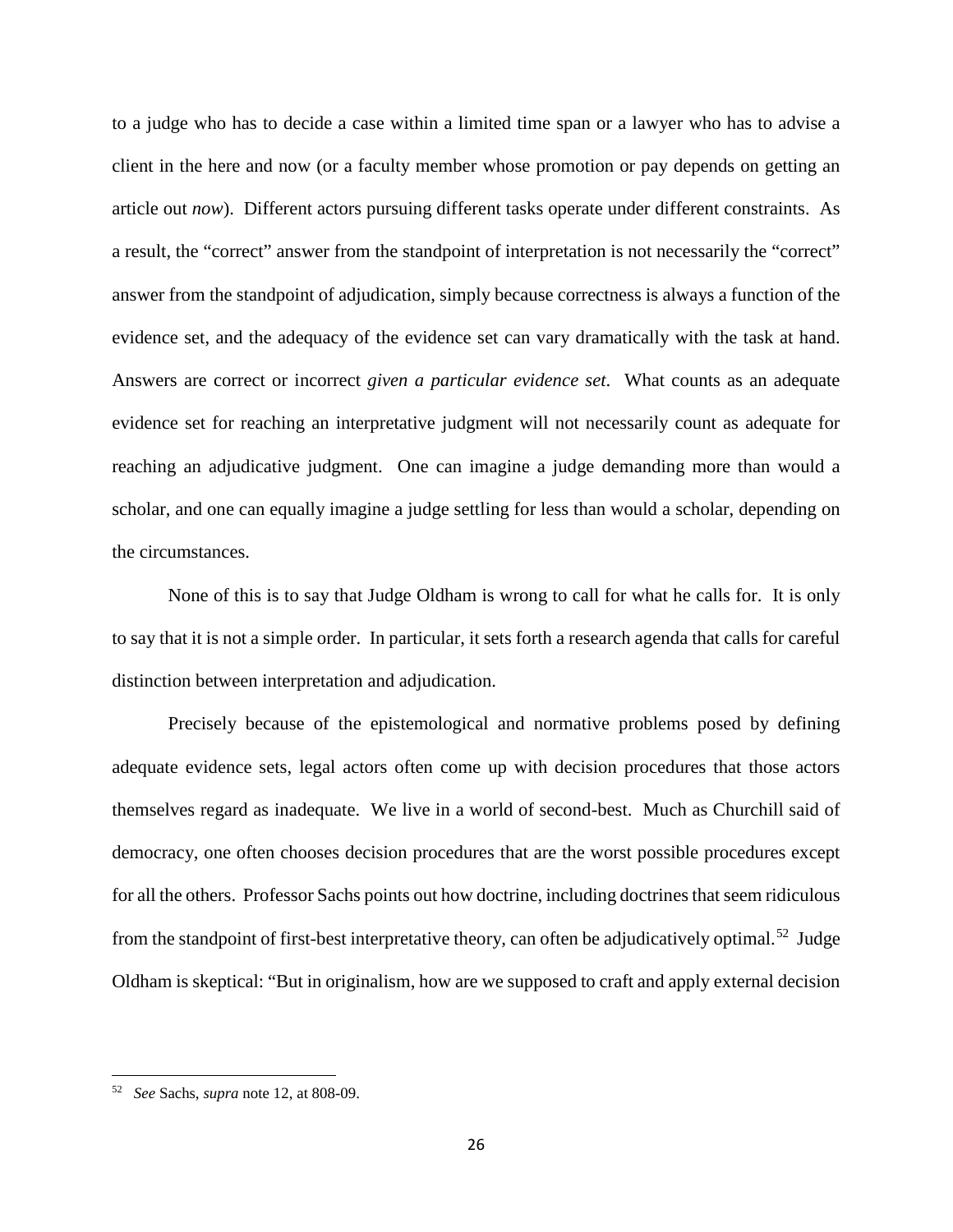procedures [*i.e.,* doctrines] that implement a provision's underlying original meaning — rather than judge-invented 'alternative requirements'?"<sup>[53](#page-28-0)</sup>

If one is searching for interpretatively correct answers, Judge Oldham's skepticism is warranted. By definition, these doctrinal substitutes for original meaning are . . . well, substitutes. They are not the real thing. How can a jurist committed both to the fixation thesis and the contribution thesis justify relying on these concededly inaccurate decision procedures?

That is a question that originalism-as-interpretation cannot answer. More precisely, it is a question that originalism-as-interpretation does not seek to answer, just as chemistry does not try to answer questions about optimal corporate governance structures. Once you have concluded, using originalism-as-interpretation, that the correct interpretation is  $X$  and that doctrine  $Y$  is going to yield something other than X, that is the end of the story for originalism-as-interpretation. For originalism-as-adjudication, however, the answer to the problem of doctrine is the same as one is likely to get when looking at the relationship between doctrine and *anything* -as-adjudication. The problems of constructing an adequate evidence set, and the second-best problems that accompany that enterprise, are not unique to originalism. Any theory of interpretation loses something when translated into adjudication, simply because the enterprises, and their respective balancing of costs and benefits, are different. As Rob Natelson, Guy Seidman, and I wrote a decade ago:

Even assuming that constitutional meaning is relevant to constitutional action, it is far from obvious that adjudication either can or should directly apply what one regards as the correct theory of constitutional meaning (whatever that theory may be). Adjudication takes place in real time, with limited resources. Anyone who says that there is no price tag on justice understands neither price tags

<span id="page-28-0"></span><sup>53</sup> Oldham, *supra* note 14, at 166.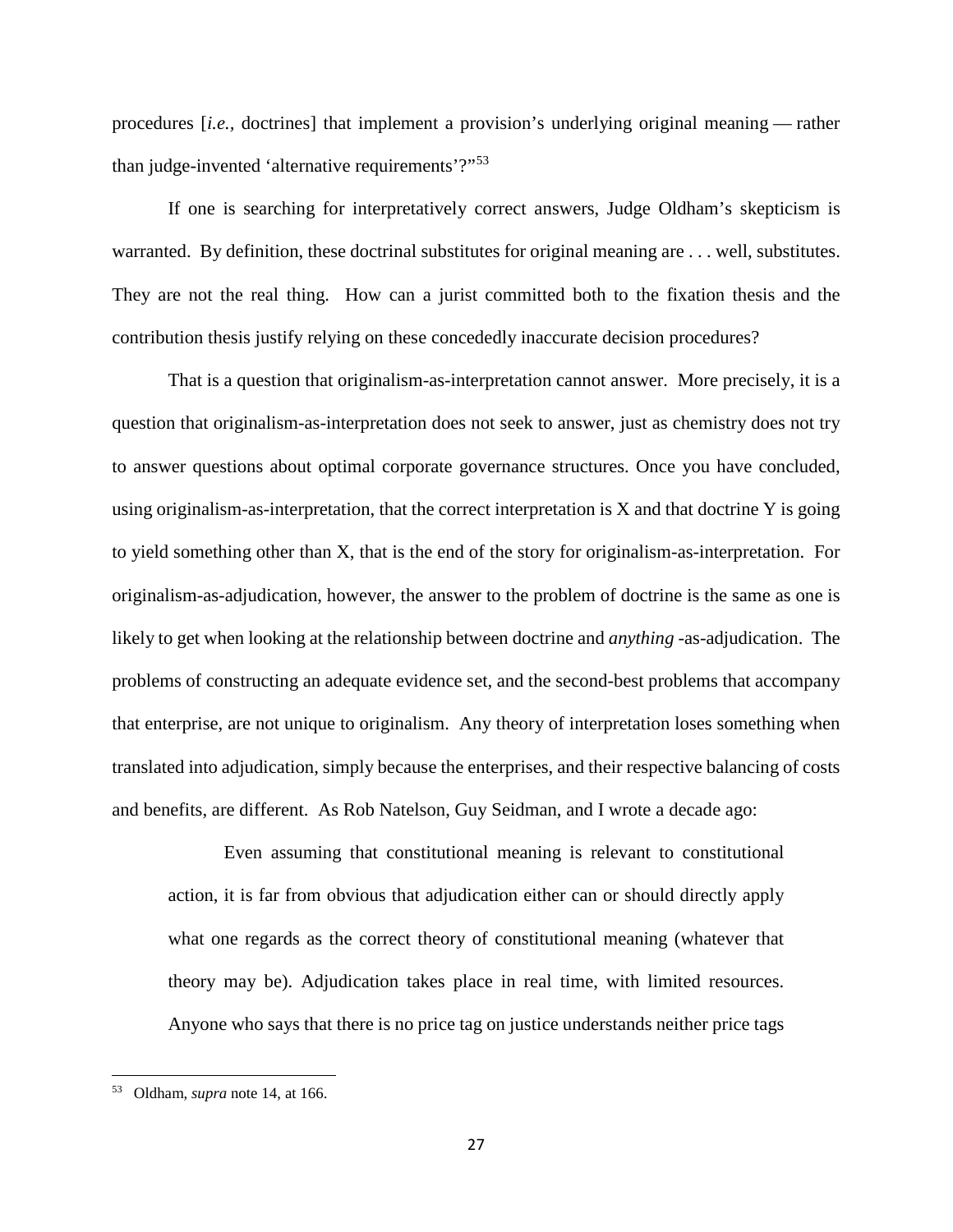nor justice. It is virtually inevitable that any sensible, workable system of adjudication will adopt shortcuts, or rules of thumb, for dealing with recurring situations, which almost certainly means that some decisions that are adjudicatively "correct" will be interpretatively "wrong," simply because getting the interpretatively "correct" answer would be too costly. A theory of adjudication probably cannot follow in a straight line from a theory of interpretation even if the conceptual and normative gap between meaning and adjudication can be bridged.[54](#page-29-0)

While we wrote those words when discussing originalism, they seem, at least to me, to be universalizable to all interpretative theories made relevant by some contribution thesis. The practical demands of adjudication are not something that legal theory, as opposed to interpretative theory, can wave aside.

The most serious gap between interpretative theory and adjudicative theory, however, may concern the standard of proof. What makes an interpretation of a text correct? Of course one needs truthmakers – things that tell you when an offered interpretation maps onto an objective reality. One also needs an evidence set – a body of those things that forms the basis for decision at a specific point in time and space. One also needs a standard of proof – a principle (or principles) that tell you *how much* of whatever you consider to be truthmakers you need to have in order to warrant a judgment. I have been obsessed with the problem of standards of proof for more than three decades.<sup>55</sup> If there is a non-normative way to fix a standard of proof in any context, I have not yet found it.

<span id="page-29-0"></span><sup>54</sup> Gary Lawson, Guy I. Seidman & Robert G. Natelson, *The Fiduciary Foundations of Federal Equal Protection*, 94 B.U. L. REV. 415, 446 (2013).

<span id="page-29-1"></span><sup>55</sup> I raised it in the first law review article I ever wrote. *See* Gary Lawson, *In Praise of Woodenness*, 11 GEO. MASON U.L. REV. 21 (1988). Thirty years later I wrote a book about it. *See* LAWSON,,*supra* note 27. The articles in between are too numerous to cite.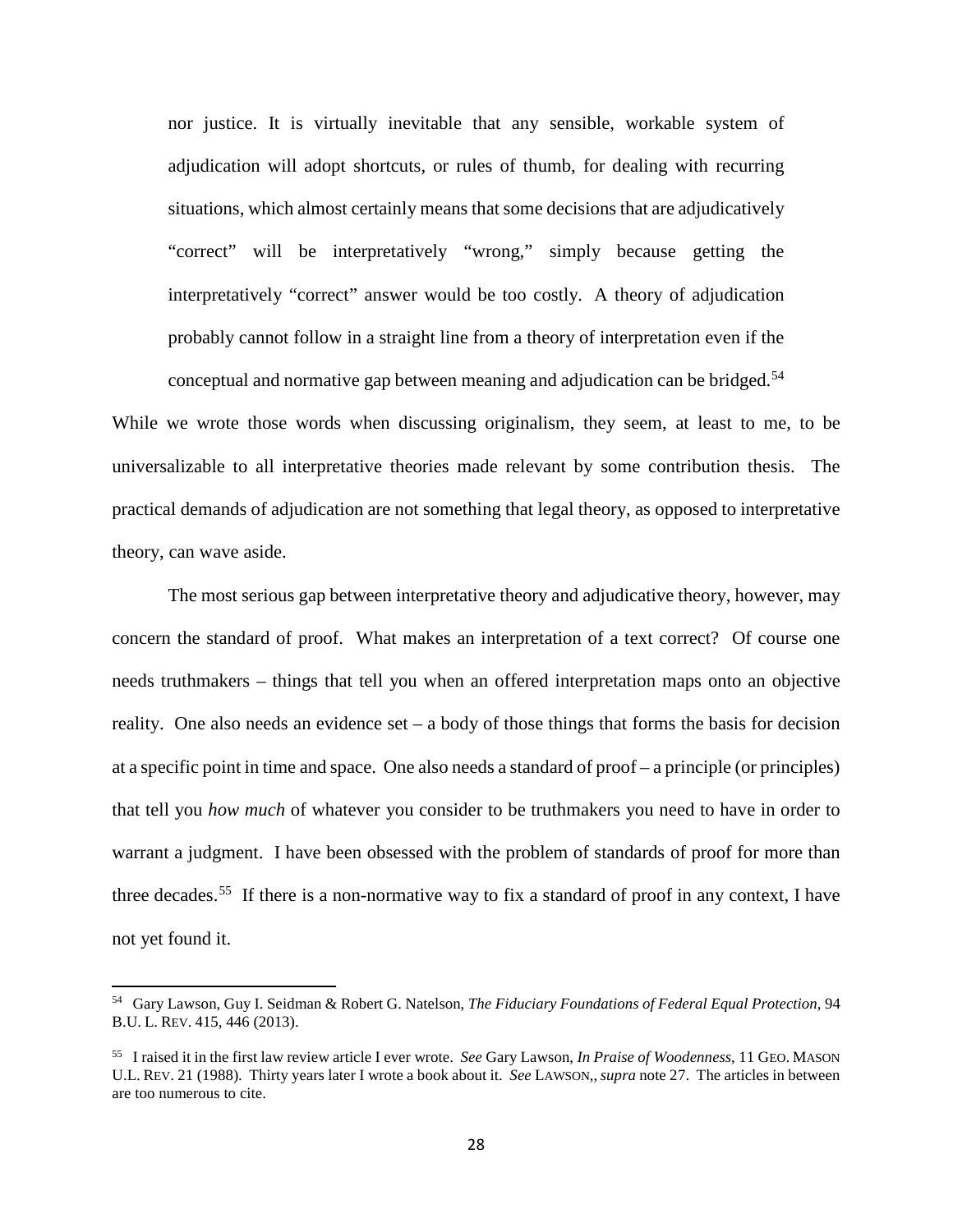Consider, for example, a scholar engaging in precisely the kind of law-office history hoped for by Judge Oldham. The scholar assembles an evidence set, applies a decision procedure, and comes up with a concrete conclusion that will seemingly help Judge Oldham decide a case (say, by figuring out whether shooting at someone is a "seizure" under the Fourth Amendment<sup>[56](#page-30-0)</sup>). Is that conclusion interpretatively correct? Is it adjudicatively correct?

Those are potentially two distinct questions even if one has the same evidence sets and decision procedures in each enterprise. When a scholar is looking for an interpretative conclusion, how confident must the scholar be in order to assert the claim? There is an infinite gradation of standards of proof that one could select, from "beyond a conceivable doubt" to "beyond a reasonable doubt" to "by a preponderance of the evidence" to "not embarrassingly silly." A conclusion that is "correct" under one standard of proof may not be "correct" under a different standard. No claim, in any discipline, is meaningful unless it implicitly or explicitly provides a standard of proof for evaluating the claim.

For many academics, the operative standard of proof for their own work is fairly low. Claims are taken as at least publishable, and certainly citable, if they meet a very low threshold of plausibility. Indeed, "[a] cynic might infer that the operative standards of proof in legal scholarship are as follows: if your own work is involved, the claims are determinately established as long as they are not laughable; if someone else's work is involved, the standard of proof is 'beyond a conceivable doubt,' and if the flaws in the other person's work are not immediately evident, it is only because Rene Descartes's evil demon is preventing you from seeing them."<sup>[57](#page-30-1)</sup> A low threshold makes a lot of sense in academic work, even apart from the (perhaps bad) professional expectation

<span id="page-30-0"></span><sup>56</sup> *See* Torres v. Madrid, 141 U.S. 989 (2021).

<span id="page-30-1"></span><sup>57</sup> Gary Lawson, *Legal Indeterminacy: Its Cause and Cure*, 19 HARV. J. L. & PUB. POL'Y 411, 422 n.25 (1994).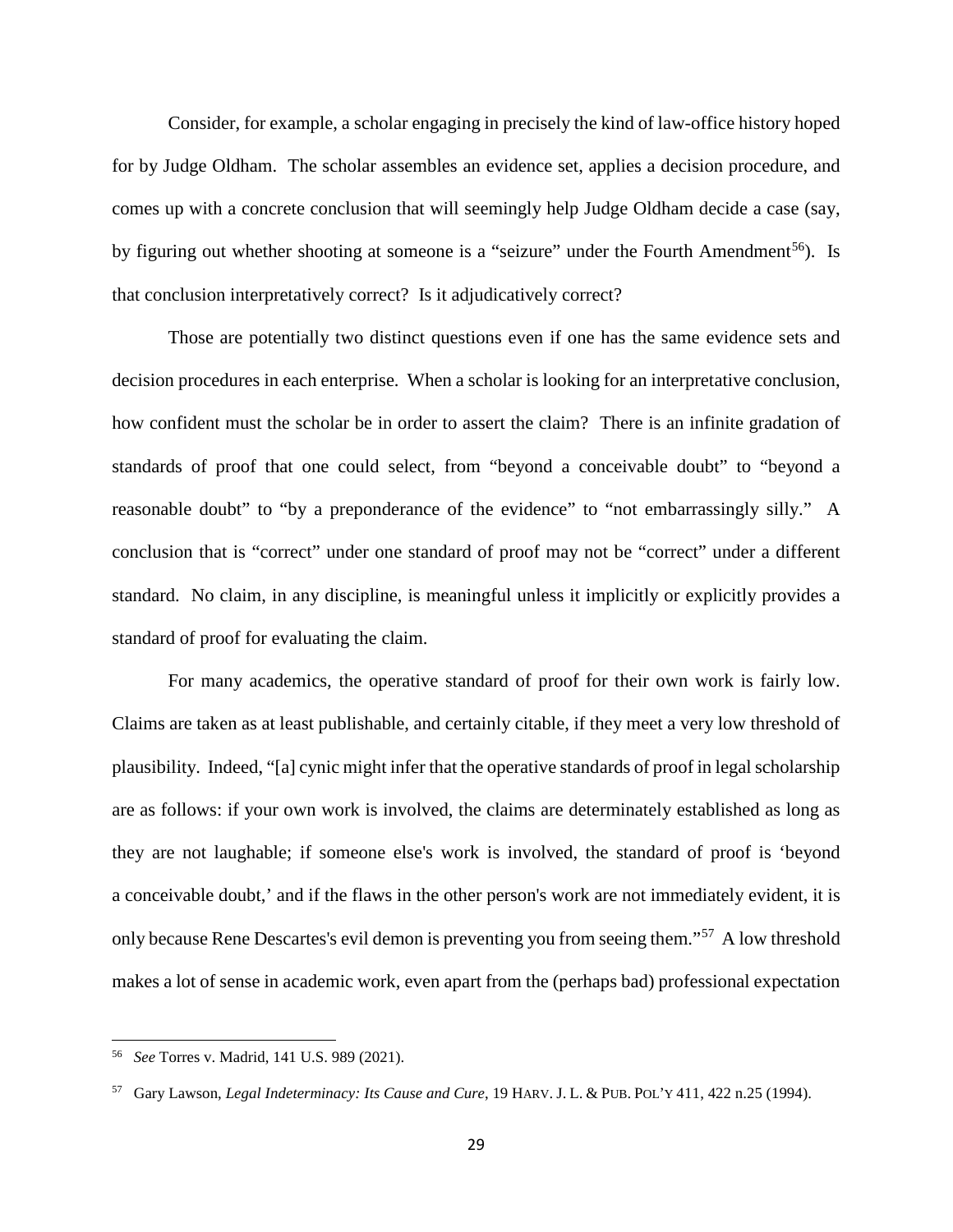of voluminous publishing. Academics are part of a network that builds, often incrementally, on the work of others. Sometimes the "best" marginal contribution is something that is dubious, and perhaps even wildly wrong, if it drives further work and sparks thinking.

When judges announce interpretative claims and then, pursuant to a contribution thesis, apply those claims to the disposition of real cases, they are affecting people's lives, fortunes, and sacred honors. There are stakes in the decision of cases by judges that are not involved in the decision of academics to write (and of editors to publish). Claims that are adequate for scholars are not necessarily adequate for judges. Indeed, there is a non-trivial case that judges should not be upsetting the status quo through the use of government-sanctioned force unless they have a very high degree of confidence in their answer, perhaps approaching the beyond-a-reasonable-doubt standard for fact-finding in criminal proceedings.<sup>58</sup> Are scholars going to produce work that meets that standard of proof?

Perhaps, if there are a lot of scholars (think of infinite monkeys) toiling away, over the course of time one might generate a body of claims that can meet that high level of certainty. Unfortunately for Judge Oldham, the chances of that happening in his lifetime are zero. Modern originalism, as a theorized enterprise, has only been around since the mid-1980s. There have been relatively few people during that time pursuing anything that can plausibly be called an originalist project. It is not at all surprising that, in many respects, originalism is both undertheorized and underdeveloped. Nor is one likely to see a large increase in the number of academic originalists in the foreseeable future, given the tendency of law faculties to reproduce themselves I do not think Professor Oldham should be counting on a lot of thick meanings unless he has a relatively low threshold for what counts as thick.

<span id="page-31-0"></span><sup>58</sup> I suggest this possibility without fully endorsing it in LAWSON, *supra* note 27, at 202-07.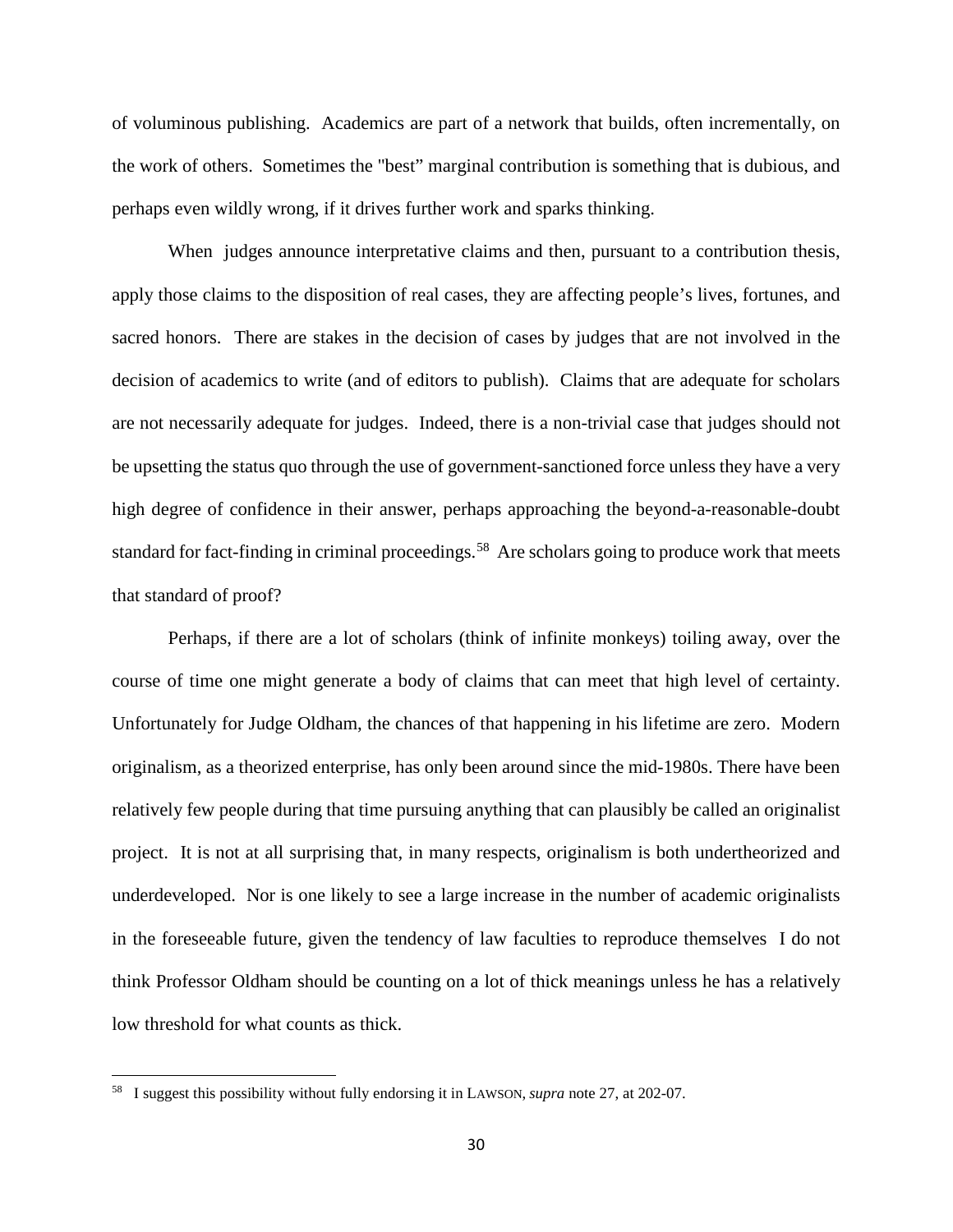So does that mean that scholars, including originalist scholars (and perhaps including me) are useless to Judge Oldham and are likely to continue to be useless? Perhaps, though that is not inevitable. It all depends on what Judge Oldham thinks he needs. But to coordinate what scholars and judges are doing might require substantially more thought than even Judge Oldham recognizes. It requires focusing on the different activities involved in ascertaining meaning and deciding cases. It requires thinking through problems of second-best and how those might affect the translation of interpretative truths into adjudicative truths. It requires careful attention to the construction and adequacy of evidence sets and the costs and benefits associated with more knowledge (including the distinct possibility that more knowledge will lead to worse decisions than will less knowledge). And it requires specification of the standard of proof in each context. That is a lot. That is why there is presently no canonical source for originalist decision procedures, for either interpretation or adjudication.<sup>[59](#page-32-0)</sup>

Life is tough all over. Unfortunately for Judge Oldham, life for originalists is probably tougher in adjudication than in interpretation. In order to define an evidence set and a standard of proof for interpretative claims, one needs to engage in a cost-benefit analysis and a consideration of second-best concerns. But those concerns can all be fixed by *one's own intellectual interests and goals*. In the form of a hypothetical imperative: *if* one wants to accomplish task X given an existing set of resources and constraints, *then* one should specify the evidence set and the standard of proof in a certain way. To make similar claims for adjudication, however, requires deep engagement with political theory. That is a very different enterprise than figuring out one's own circumstances. The chances of a good interpretative theorist also being a good normative political

<span id="page-32-0"></span><sup>&</sup>lt;sup>59</sup> I emphasize that these problems are hardly unique to originalism. If I was a devotee of some other interpretative theory, I suspect that I would be raising the same concerns in that context. I focus on originalism only because I think it is interpretatively correct and is therefore of the most intellectual interest to me.